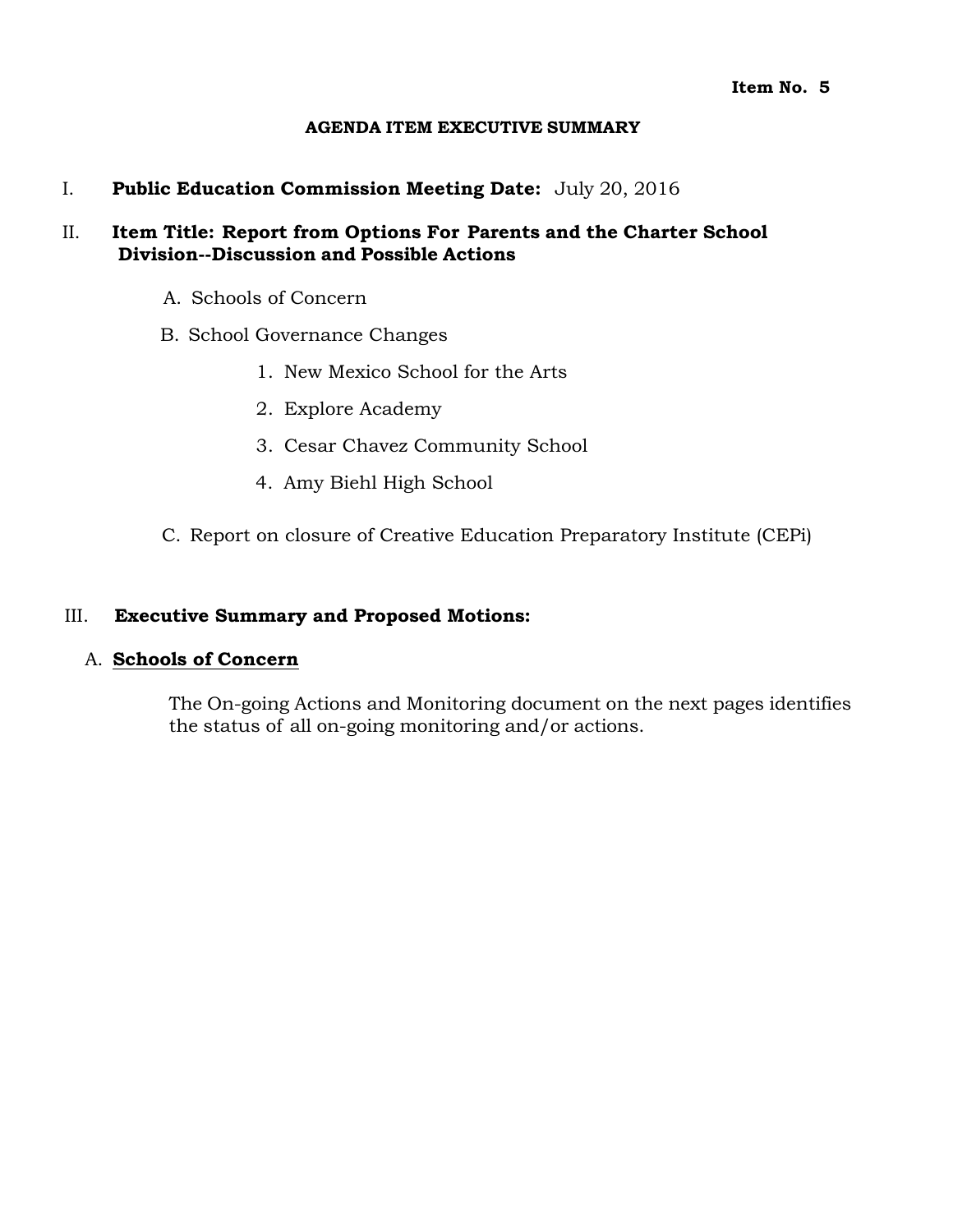# **Public Education Commission On-going Actions and Monitoring as of June 8, 2016**

| <b>Charter School Name</b> | <b>Commission Action and</b><br><b>Date</b> | <b>Alleged Violation</b>                                                                                                                                                                                                                                                                                                                                                                                                                                                                                                                                                                                                                                                                                            | <b>Status</b>                                                                                                                                                                                                                                                                                                                                                                                                                                                                                                                                                                                                                                                                                                                                                                                                                                                |
|----------------------------|---------------------------------------------|---------------------------------------------------------------------------------------------------------------------------------------------------------------------------------------------------------------------------------------------------------------------------------------------------------------------------------------------------------------------------------------------------------------------------------------------------------------------------------------------------------------------------------------------------------------------------------------------------------------------------------------------------------------------------------------------------------------------|--------------------------------------------------------------------------------------------------------------------------------------------------------------------------------------------------------------------------------------------------------------------------------------------------------------------------------------------------------------------------------------------------------------------------------------------------------------------------------------------------------------------------------------------------------------------------------------------------------------------------------------------------------------------------------------------------------------------------------------------------------------------------------------------------------------------------------------------------------------|
| Anthony Charter School     | Non-renewal - December<br>10, 2014          | • Failure to meet prior renewal conditions<br>including:<br>Identifying how the Discovery short<br>cycle aligns with academic program<br>Strategic planning by governing<br>counsel to measure student progress<br>Strategic planning by governing<br>counsel to evaluate principal<br>Approving all policies required by law<br>Failure to meet improvement plan<br>requirements<br>Violations of material terms and failure to<br>meet goals of contract<br>The application is otherwise contrary to the<br>$\bullet$<br>best interests of the charter school's<br>projected students, the local community, or<br>the school district in whose geographic<br>boundaries the charter school applies to<br>operate. | • PED Office of General Counsel<br>indicates it has negotiated a<br>settlement with the school that<br>retains the contract terms of the<br>prior two year contract, but<br>extends that contract an<br>additional three years through<br>June 30, 2018.<br>• In September the PEC voted to<br>have a subcommittee of the PEC<br>engage in a negotiation process<br>with the school to establish<br>2015-2016 framework goals for<br>this school.<br>• After this vote the school's<br>attorney contacted CSD and<br>stated that the settlement<br>agreement negotiations<br>included a performance<br>framework and negotiations<br>with the PEC would not be<br>appropriate.<br>• CSD confirmed with the PED<br>Office of General Counsel that it<br>is including Performance<br>Framework goals in the<br>negotiations.<br>• In November the PEC voted to |

Status of Charters Under a Notice of Intent to Revoke, Revocation Decision or Non-Renewal Decision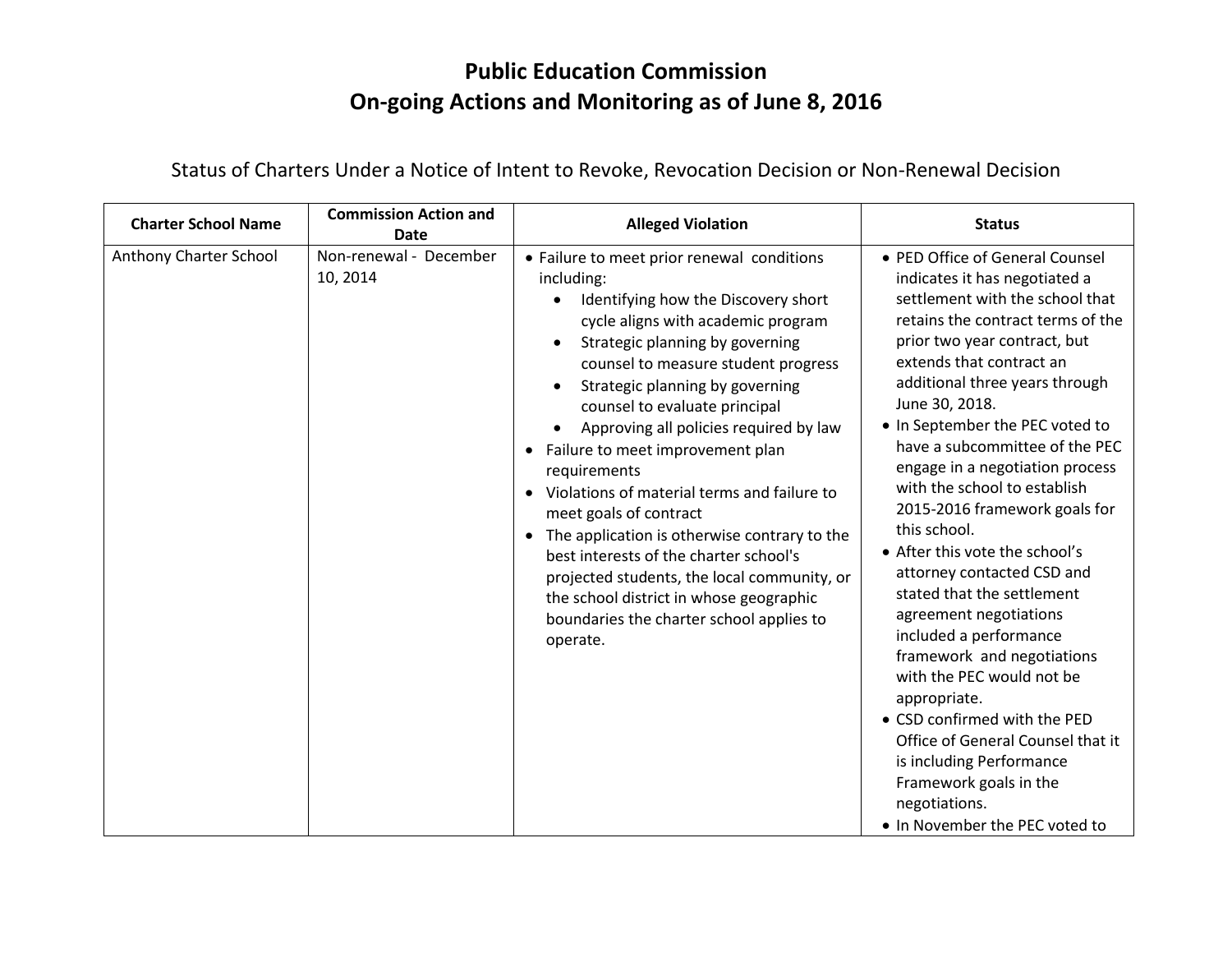# **Public Education Commission On-going Actions and Monitoring as of June 8, 2016**

|  | invite the school to engage in a      |
|--|---------------------------------------|
|  | negotiation process a                 |
|  | subcommittee of the PEC on            |
|  | December 2 <sup>nd</sup> . The school |
|  | declined the invitation, asserting    |
|  | that the 2015-2016 framework          |
|  | goals for this school will be         |
|  | established in the settlement         |
|  | agreement.                            |

# Status of Commission Requested Reports, Monitoring, Inquiries, Site Visits

| <b>Charter School Name</b> | Date of<br>Commission<br><b>Request</b> | <b>Matter</b>          | <b>Status</b> |
|----------------------------|-----------------------------------------|------------------------|---------------|
| Southwest Learning Centers |                                         | Ongoing investigation. |               |

# Status of Corrective Action Plans

| <b>Charter School Name</b> | <b>Date of CAP Assignment</b> | <b>Matter</b>             | <b>Status</b>                                  | <b>Next Reporting Date</b> |
|----------------------------|-------------------------------|---------------------------|------------------------------------------------|----------------------------|
| La Resolana Leadership     | May 15, 2015                  | Special education         | School submitted a<br>$\overline{\phantom{a}}$ | Reporting will continue    |
| Academy                    |                               | compliance.               | corrective action plan                         | through June 30, 2017 on   |
|                            |                               |                           | that was accepted by                           | October 15, December 15,   |
|                            |                               | The school has not been   | the PED on June 19,                            | March 15, and May 15       |
|                            |                               | developing accurate IEP   | 2015.                                          | annually.                  |
|                            |                               | schedule of service pages | CSD evaluated the                              |                            |
|                            |                               | resulting in placement in | school's report on the                         |                            |
|                            |                               | incorrect levels.         | implementation of the                          |                            |
|                            |                               |                           | corrective action plan                         |                            |
|                            |                               | The school reported 13    | that was submitted on                          |                            |
|                            |                               | level 4 students on their | October 15. CSD has                            |                            |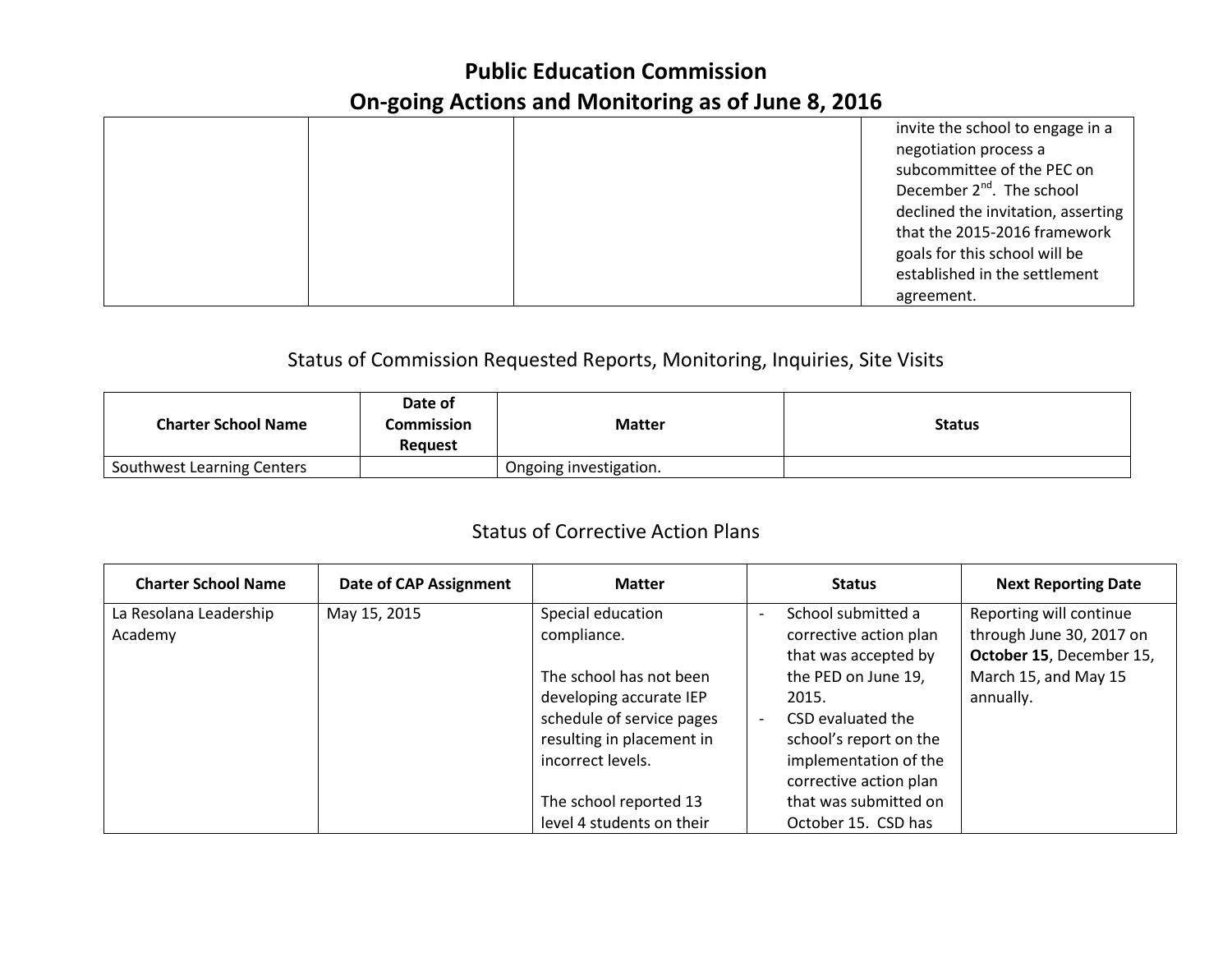# **Public Education Commission On-going Actions and Monitoring as of June 8, 2016**

|  | 80th day and 120th day       |                          | provided the school        |  |
|--|------------------------------|--------------------------|----------------------------|--|
|  | STARS report and received    |                          | findings regarding the     |  |
|  | the funding accordingly, but |                          | report.                    |  |
|  | at both the 80th day and     |                          | CSD evaluated the          |  |
|  | 120th day the school had     |                          | school's report on the     |  |
|  | only 3 level 4 students      |                          | implementation of the      |  |
|  | enrolled.                    |                          | corrective action plan     |  |
|  |                              |                          | that was submitted on      |  |
|  |                              |                          | October 15. CSD has        |  |
|  |                              |                          | provided the school        |  |
|  |                              |                          | findings regarding the     |  |
|  |                              |                          | report.                    |  |
|  |                              | $\overline{\phantom{a}}$ | CSD conducted a site       |  |
|  |                              |                          | visit to the school the    |  |
|  |                              |                          | week of May $2^{nd}$ ; the |  |
|  |                              |                          | school has received its    |  |
|  |                              |                          | evaluation.                |  |
|  |                              |                          |                            |  |

# Schools Looking for a New Facility

| <b>Charter School Name</b>                                            | Date of Notification to PEC |
|-----------------------------------------------------------------------|-----------------------------|
| South Valley Preparatory School                                       | August 19, 2015             |
| Tierra Adentro: The New Mexico School Of Academics, Art and Artesanía | September 24-25, 2015       |
| Technology Leadership High School                                     | November 13, 2015           |
| La Academia Dolores Huerta                                            | March 11                    |
| <b>Explore Academy</b>                                                | March 11                    |
| International School at Mesa Del Sol                                  | July 20                     |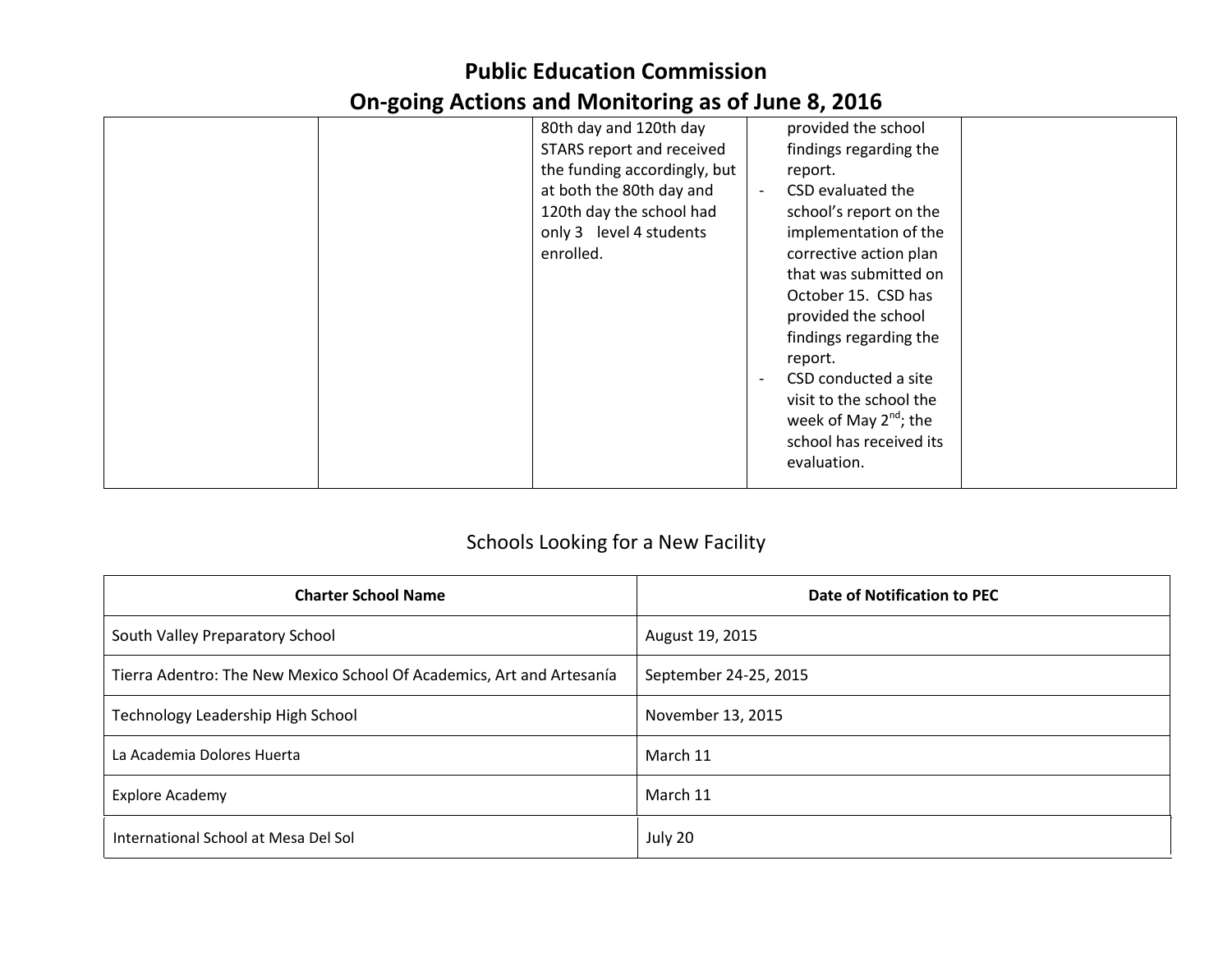## B. **School Governance Changes**

In February the PEC approved a policy to address the requirement in Section 8.10(b) of the charter contract regarding notification of the authorizer within 30 (thirty) days of a member's resignation or designation of a new member and sign the appropriate forms to ensure that the governing body continues to qualify as a board of finance. CSD has received notification from four schools, CSD's summary and the school's forms are provided as follows:

## **1. New Mexico School for the Arts**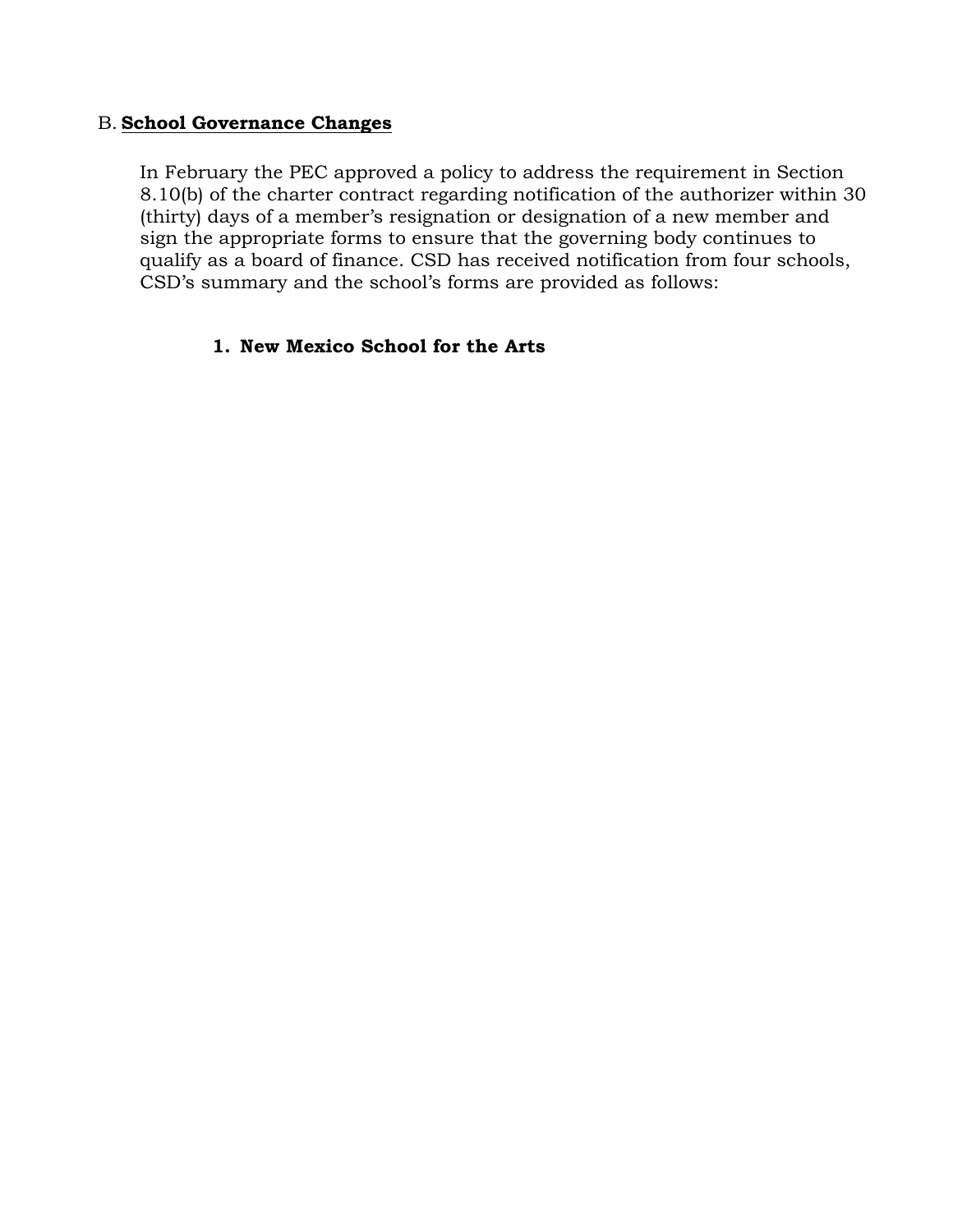## STATE CHARTER SCHOOL CHANGE OF GOVERNING BODY MEMBERSHIP FORM

Please complete and submit this form to: Charter Schools Division, Public Education Department, charter.schools@state.nm.us, Room 301, 300 Don Gaspar, Santa Fe, NM 87501

#### Name of State-Chartered School: New Mexico School for the Arts

Date submitted: 7/11/2016

**Contact Name: Gayle McGuiness** 

E-mail: gmcguiness@nmschoolforthearts.org

| <b>Governing Board Member</b><br><b>Name</b> | <b>Action</b>      | <b>Date of Action</b>       | Reason for removal or resignation                                      | <b>Term of Service</b>                                                                   |
|----------------------------------------------|--------------------|-----------------------------|------------------------------------------------------------------------|------------------------------------------------------------------------------------------|
| <b>Greg Hunt</b>                             | <b>Designation</b> | 6/8/2016                    | Nominated and approved for membership<br>and as Treasurer June 8, 2016 | From: 7/1/2016<br>То: 6/30/2019                                                          |
| Click here to enter text.                    | Choose an item.    | Click here to enter a date. | Click here to enter text.                                              | <b>From:</b> Click here to<br>enter à date.<br><b>To:</b> Click here to<br>enter a date. |
| Click here to enter text.                    | Choose an item.    | Click here to enter a date. | Click here to enter text.                                              | <b>From:</b> Click here to<br>enter a date.<br><b>To:</b> Click here to<br>enter a date. |

Original Signature of Governing Council President or Designee:

Printed Name of Governing Council President or Designee:

**Required Attachments:** 

This Form MUST include each of the following, as applicable:

- i. Notices of Resignation or Removal
	- a. The governing body minutes showing the vote to remove the member, or
	- b. The resigning member's signed and dated written resignation;
- ii. Notices of Designation:
	- a. An updated "STATEMENT OF GOVERNING BODY TO CONSULT WITH PED" signed by all current governing body members, and
	- b. An "AFFIDAVIT OF GOVERNING BODY MEMBER" signed by the new governing body member and verified by a notary public.

Date:  $7/11/16$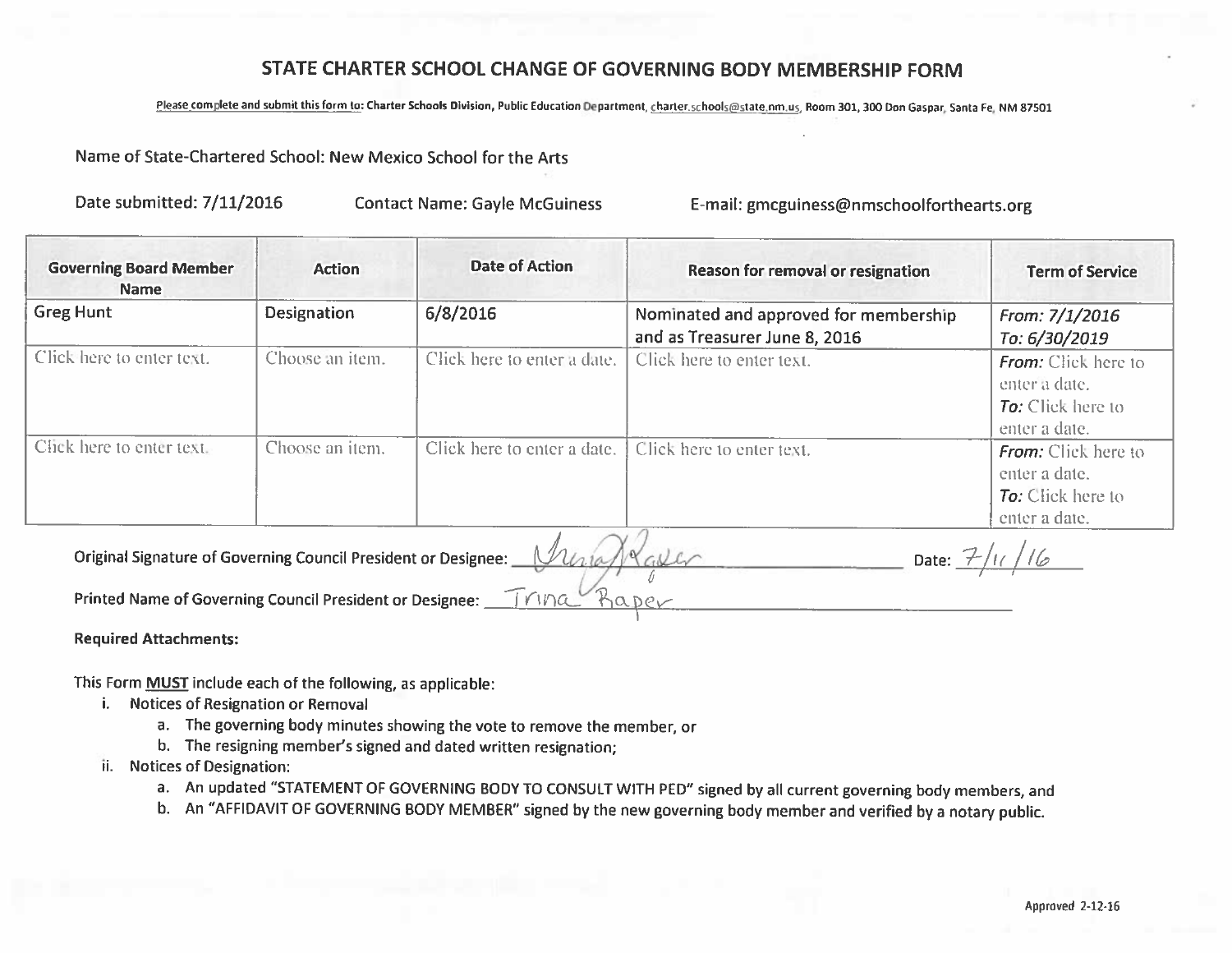#### STATEMENT OF GOVERNING BODY TO CONSULT WITH PED

We, the undersigned, make up the governing body of New Mexico School for the Arts, located in Santa Fe, New Mexico.

In accordance with 6.80.4.16 NMAC, we agree to consult with the New Mexico Public Education Department on any mater not covered by the manual of accounting and budgeting before taking any action related to funds held as a board of finance.

We make this statement as part of New Mexico School for the Art's application to the Public Education Commission for status as a board of finance under 6.80.4.16 NMAC.

We understand that we must retain or hire a Licensed School Business Manager as soon as financial feasible and, thereafter, notify the New Mexico Public Education Commission within 30 days of hiring and/or changing in a Licensed School Business Manager for the school, and a new, signed "Affidavit of Financial Custodian" must be submitted.

We understand that we must submit an Affidavit of Governing Body Member to the Public Education Commission within 60 days of a change in membership of our governing body.

THE FOLLOWING MEMBERS OF NEW MEXICO SCHOOL FOR THE ARTS GIVE THE FOREGOING STATEMENT THIS DAY OF 2016

1. [signature] SHERRY THE *Lorint* 3 signature cea [prin] 5. [signature]  $print]$ 7. signaturel VOMMA mnal *<u>Iprint</sub></u>* 

*<u>Isienature</u>* [print] [signature] [print] 6. [signature] riP E R  $K(N)$ [print] [signatur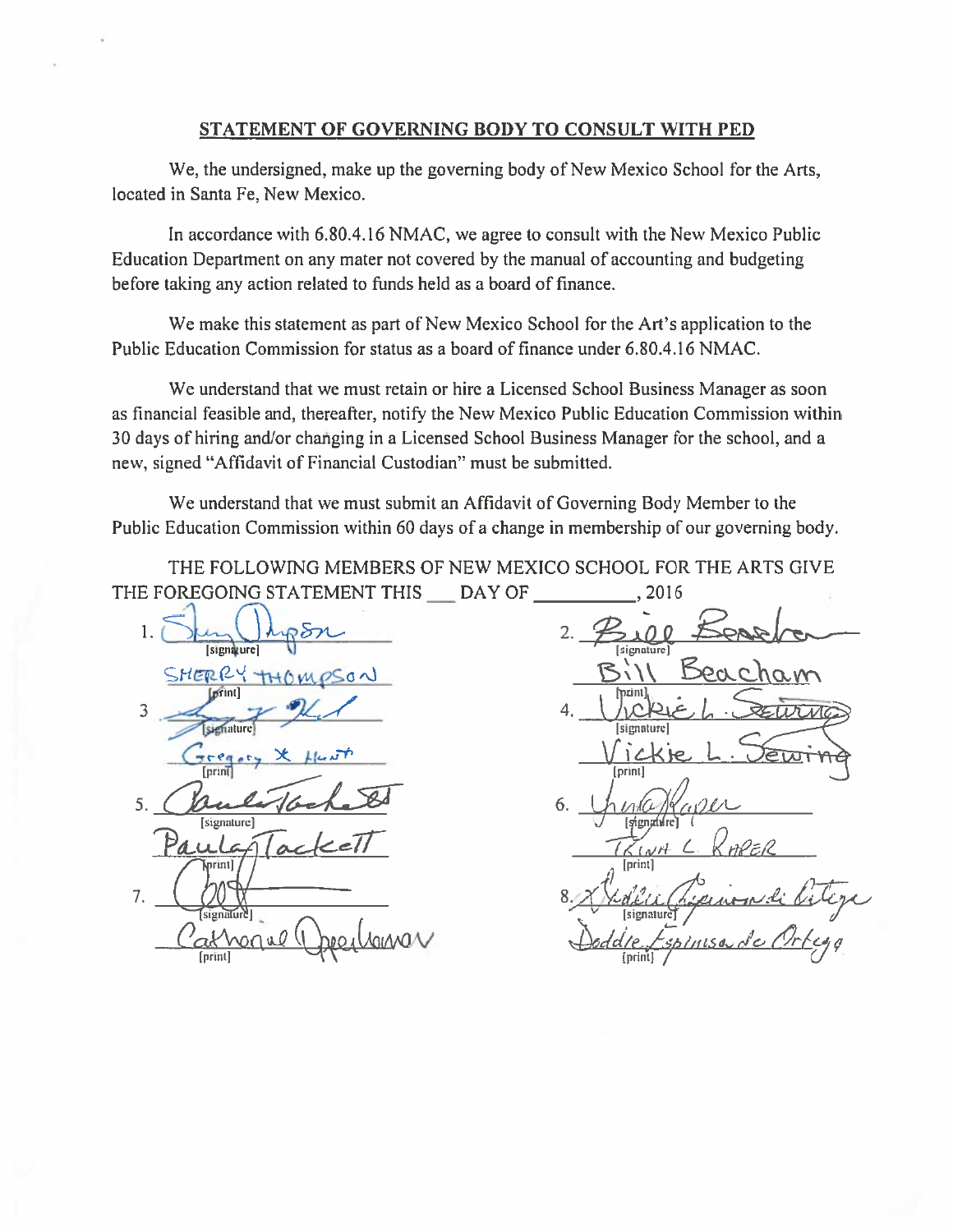#### AFFIDAVIT OF GOVERNING BODY MEMBER

# STATE OF NEW MEXICO )

**COUNTY OF SANTA FE)** 

I, Greg Hung, after being duly sworn, state as follows:

ſ

1. My name is Greg Hunt and I reside in Santa Fe, New Mexico.

2. I am a member of the governing body of the New Mexico School for the Arts charter school located in Santa Fe, New Mexico.

3. I am not currently a member of any governing body of any other charter school.

4. I have never been a member of any governing body of any other charter school that was suspended or failed to receive or maintain their board of finance designation.

5. I have read the school's conflict of interest policy and I assure that the school will be in compliance with state and federal law when administering grants and entering into contracts.

 $4 - 14.2016$ 

Member of Governing Body of New Mexico School for the Arts Charter School

Subscribed and sworn to before me, this  $\frac{1}{4}$   $\frac{1}{4}$   $\frac{1}{4}$   $\frac{1}{4}$   $\frac{1}{4}$   $\frac{1}{4}$   $\frac{1}{4}$   $\frac{1}{4}$   $\frac{1}{4}$   $\frac{1}{4}$   $\frac{1}{4}$   $\frac{1}{4}$   $\frac{1}{4}$   $\frac{1}{4}$   $\frac{1}{4}$   $\frac{1}{4}$   $\frac{1}{4}$   $\frac{1}{4}$  2016. [Notary Seal:] OFFICIAL SEAL Dina C. Gutierrez **NOTARY PUBLIC STATE OF N** RY PHRITC My Commission Expires: My commission expires: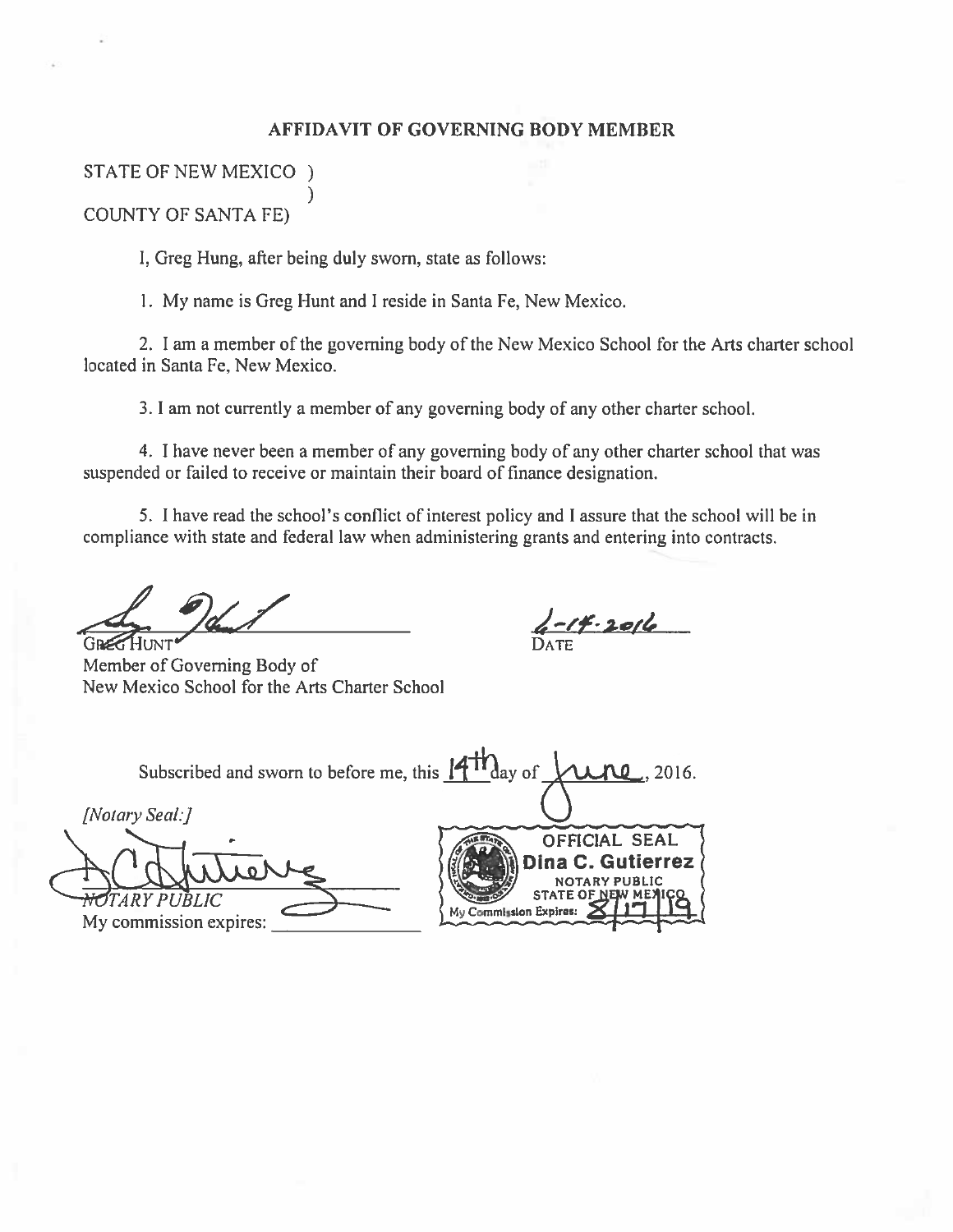# $\mathbf{1}$

**NEW MEXICO SCHOOL FOR THE ARTS Governing Council Meeting** Wednesday, June 8, 2016, from 3:00 - 5:00 pm Meeting New Mexico School for the Arts-High School 202 E. Marcy St. Santa Fe, NM 87501

#### Minutes - Draft

NMSA provides access to a rigorous mastery arts and academic high school education for youth with passion and aptitude in the arts, leading to post-secondary learning, careers in the arts, and lives that contribute to society.

I. Call to Order

Trina Raper called the meeting to order at 3:04 pm.

П. **Reading of Mission Statement** 

The Mission Statement was read by Trina Raper.

#### In attendance were NMSA Council Members:

Trina Raper, Chair Vickie Sewing, Vice Chair Paula Tackett, Secretary Sherry Thompson, Treasurer Catherine Oppenheimer, Member - Excused Doddie Espinosa, Member Bill Beacham, Member - Excused

#### **NMSA High School Staff Present:**

Cindy Montoya, Head of School Jolene Jaramillo, Business Manager, AptAbility Gayle McGuiness, School Secretary

#### **NMSA Art Institute Staff Present:**

Larry Pepin, Business Manager

#### **Members of the Public:**

Katy Poulos, Charter School Division, PED

#### Ш. **Approval of Agenda**

Sherry Thompson made a motion to approve the Agenda. Paula Tackett seconded the motion. The Council unanimously approved the motion.

IV. **Public Forum** 

Trina Raper asked if there were any individuals requesting a Public Forum.

Katy Poulos, Director, Charter School Division was in attendance. She explained the change in school rankings based on new criteria from the PEC.

V. Approval of Meeting Minutes from May 11, 2016

> Paula Tackett made a motion to approve the May 11, 2016 Meeting Minutes as amended. Sherry Thompson seconded the motion. The Council unanimously approved the motion.

**Trina Raper** 

**Trina Raper** 

**Trina Raper** 

**Trina Raper** 

**Trina Raper**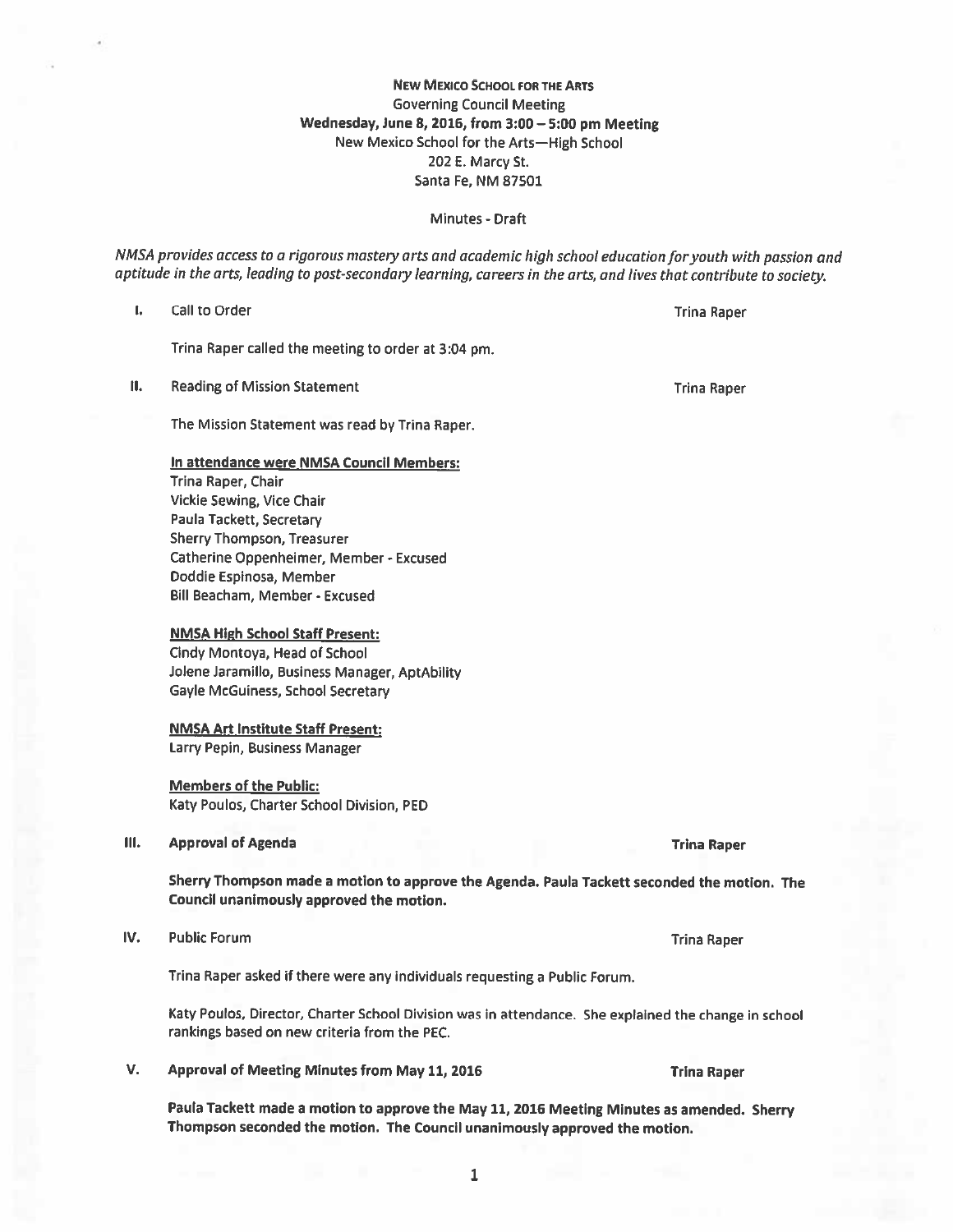VI. Approval of Meeting Minutes from May 19, 2016

**Trina Raper** 

Jolene Jaramillo

Doddie Espinosa made a motion to approve the May 19, 2016 Meeting Minutes. Paula Tackett seconded the motion. The Council unanimously approved the motion.

VII. **Business Managers Report** 

a. Financial Packet

The Finance Committee met prior to the Governing Council meeting. A Financial Packet was distributed to each member of the Council.

**b.** Bank Reconciliation & Statements

The Bank Reconciliation and Statements were distributed to each member of the Council. A review of the packet followed.

c. Approval of Accounts Payable & Payroll Liability Transactions

Sherry Thompson made a motion to approve the Accounts Payable & Payroll Liability Transactions. Doddie Espinosa seconded the motion. The Council unanimously approved the motion.

VIII. **Approval of Adopted Financial Budget** 

Vickie Sewing made a motion to approve the Adopted Financial Budget as amended. Doddie Espinosa seconded the motion. The Council unanimously approved the motion.

IX. **Approval of Salary Schedules** 

> Sherry Thompson made a motion to approve the Salary Schedules as amended to reflect the current minimum wage. Vickie Sewing seconded the motion. The Council unanimously approved the motion.

Х. **Approval of SchoolAbility Contract** 

> Paula Tackett made a motion to approve the SchoolAbility Contract. Sherry Thompson seconded the motion. The Council unanimously approved the motion. Note: SchoolAbility, formerly known as **AptAbility.**

XI. Approval of Amended Certificate of Resolution - Number, Tenure **Trina Raper** and Qualifications

Doddie Espinosa made a motion to approve Greg Hunt as a Governing Council Member and to service as Treasurer. Paula Tackett seconded the motion. The Council unanimously approved the motion.

Vickie Sewing made a motion to approve the Amended Certificate of Resolution - Number, Tenure and Qualifications as amended. Paula Tackett seconded the motion. The Council unanimously approved the motion.

XII. **Approval of Head of School Contract** 

**Vickie Sewing** 

**Trina Raper** 

**Trina Raper** 

**Trina Raper**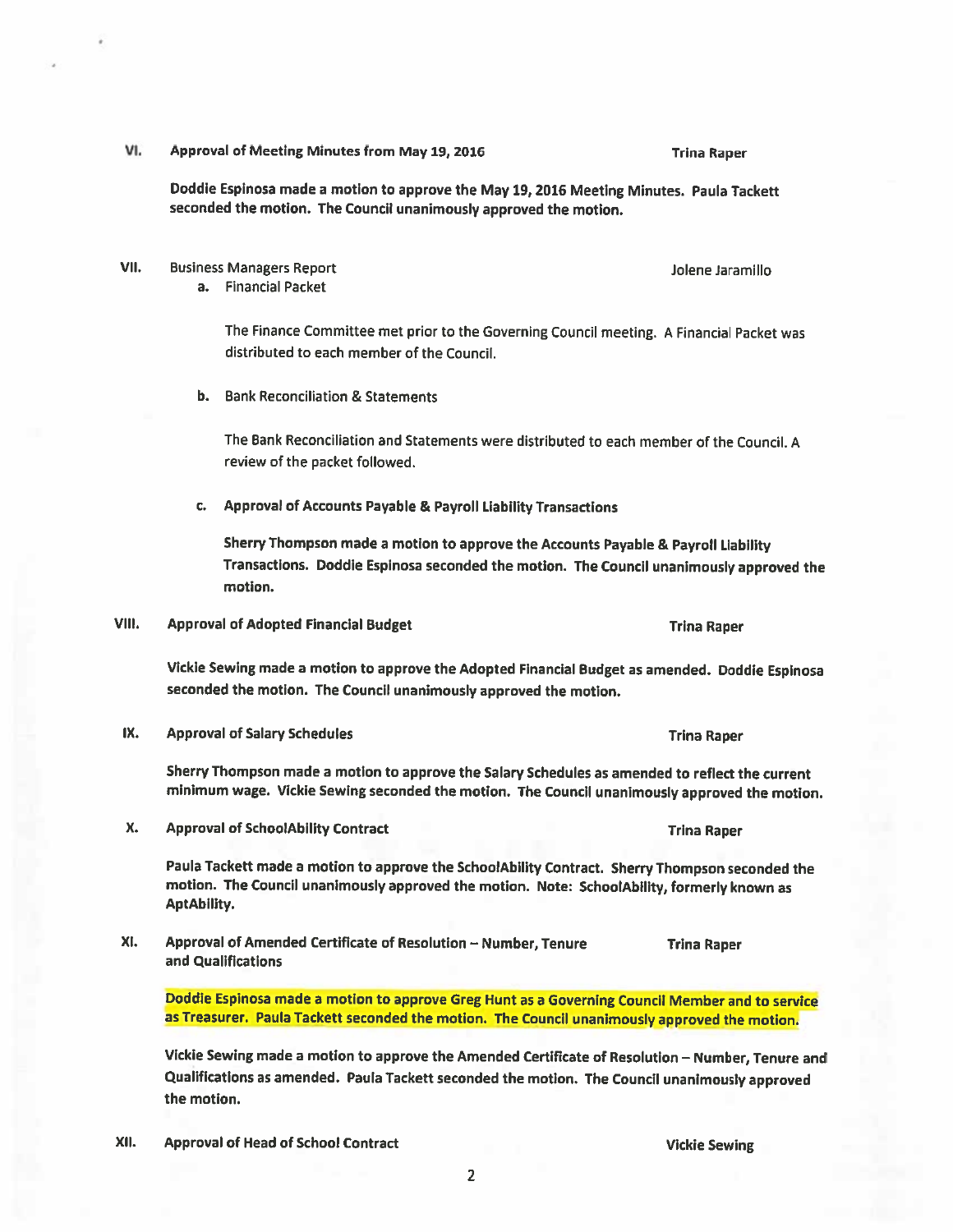Paula Tackett made a motion to approve the Head of School Contract contingent upon resolution of issues related to Art Institute responsibilities. Sherry Thompson seconded the motion. The Council unanimously approved the motion.

| XIII. | <b>PEC Report Review</b>                                                                                                         | Cindy Montoya      |
|-------|----------------------------------------------------------------------------------------------------------------------------------|--------------------|
|       | This item was discussed under the Public Forum                                                                                   |                    |
| XIV.  | <b>Head of School Report</b>                                                                                                     | Cindy Montoya      |
|       | This item was tabled until the next Governing Council meeting.                                                                   |                    |
| XV.   | <b>Admissions Report</b>                                                                                                         | Cindy Montoya      |
|       | The Admissions Report is included in the packet for review.                                                                      |                    |
| XVI.  | <b>Executive Session</b>                                                                                                         | <b>Trina Raper</b> |
|       | Executive Session was not required at this time.                                                                                 |                    |
| XVII. | Adjournment                                                                                                                      | <b>Trina Raper</b> |
|       | Paula Tackett made a motion to adjourn the meeting. Greg Hunt seconded the motion.<br>The Council unanimously passed the motion. |                    |

The meeting was adjourned at 5:17 pm.

Gayle McGuiness, Secretary/Date

Paula Tackett, Governing Council, Secretary/Date

June 8, 2016 NMSA Charter School Governing Council Minutes

| Date Approved:<br>Signatures: | Web page Post: |
|-------------------------------|----------------|
|-------------------------------|----------------|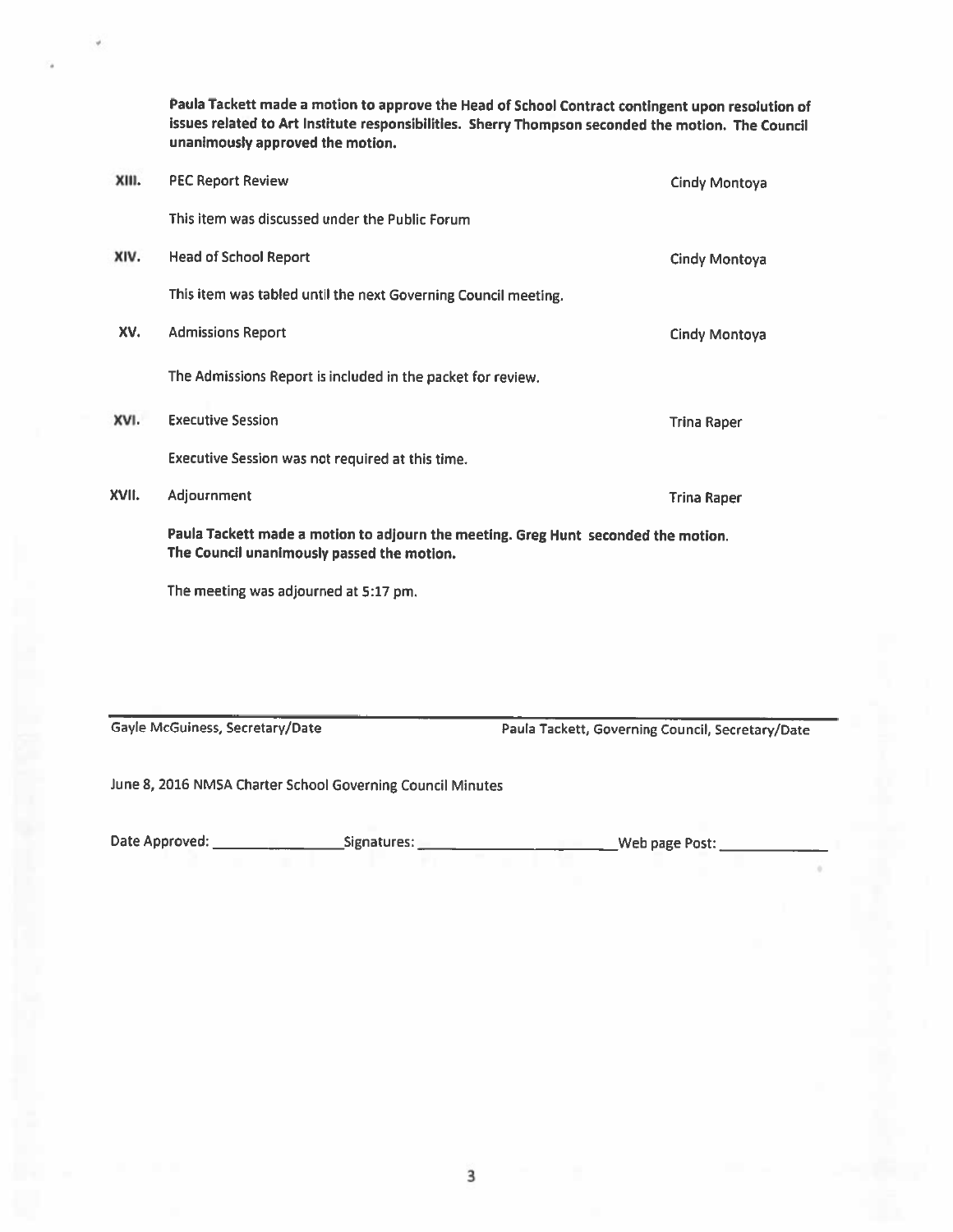# **2. Explore Academy**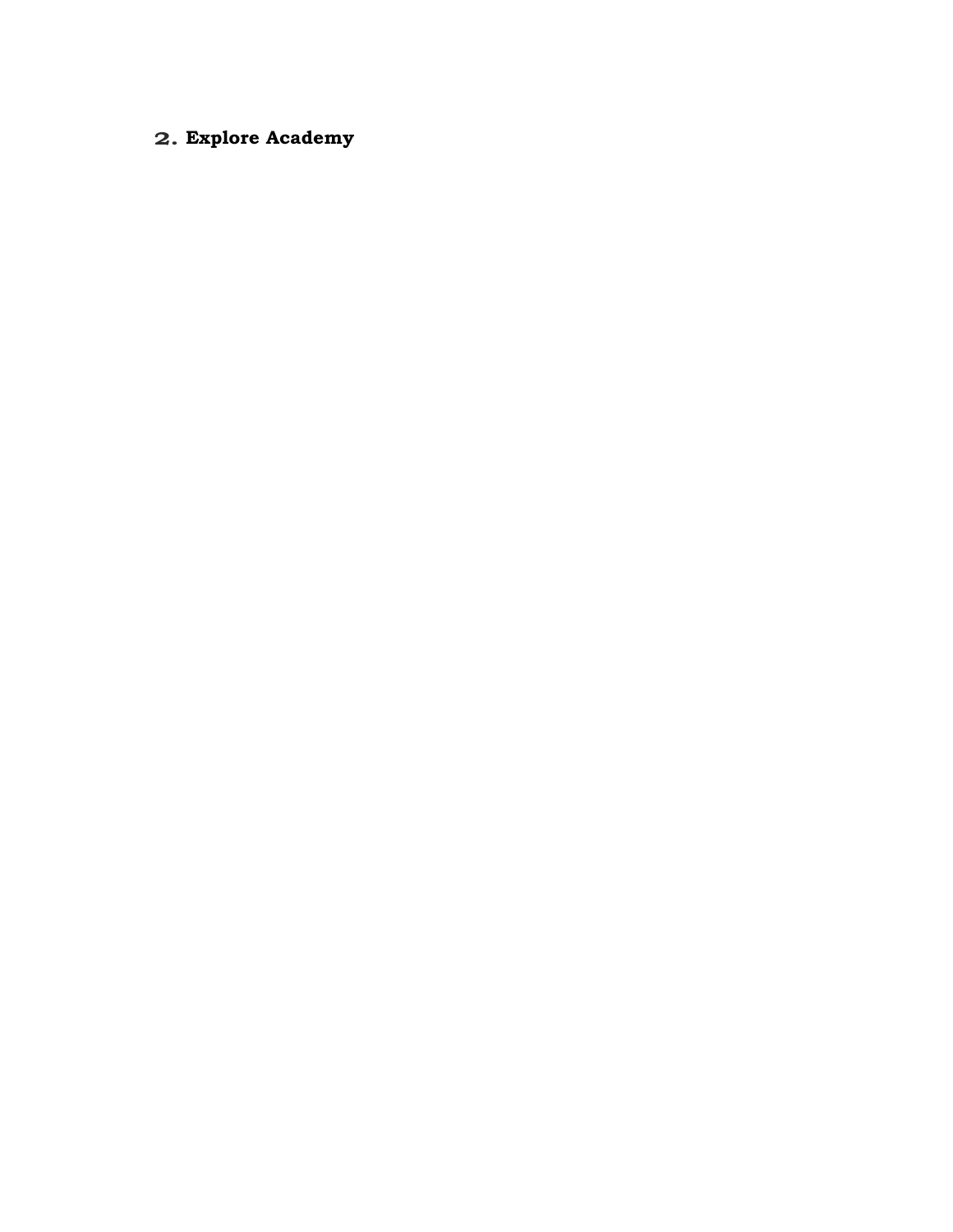## STATE CHARTER SCHOOL CHANGE OF GOVERNING BODY MEMBERSHIP FORM

Please complete and submit this form to: Charter Schools Division, Public Education Department, charter, schools@state.nm.us, Room 301, 300 Don Gaspar, Santa Fe, NM 87501

#### Name of State-Chartered School: Explore Academy

Date submitted: 6/20/2016

**Contact Name: Justin Baiardo** 

E-mail: baiardo@exploreacademy.org

| <b>Governing Board Member</b><br><b>Name</b>                                                                               | <b>Action</b>      | <b>Date of Action</b> | <b>Reason for removal or resignation</b> | <b>Term of Service</b>                                                                   |
|----------------------------------------------------------------------------------------------------------------------------|--------------------|-----------------------|------------------------------------------|------------------------------------------------------------------------------------------|
| <b>Ralph Montano</b>                                                                                                       | <b>Designation</b> | 6/14/2016             | Click here to enter text.                | From: 7/1/2016<br>To: 7/1/2018                                                           |
| <b>Shane Mulligan</b>                                                                                                      | <b>Designation</b> | 6/14/2016             | Click here to enter text.                | From: 7/1/2016<br>To: 7/1/2018                                                           |
| Cody Murray                                                                                                                | Resignation        | 7/1/2016              | Conclusion of term                       | <b>From:</b> Click here to<br>enter a date.<br><b>To:</b> Click here to<br>enter a date. |
| Original Signature of Governing Council President or Designee:<br>Printed Name of Governing Council President or Designee: |                    | Jesse Pickard         | Date:                                    | 6/21/16                                                                                  |

#### **Required Attachments:**

This Form MUST include each of the following, as applicable:

- i. Notices of Resignation or Removal
	- a. The governing body minutes showing the vote to remove the member, or
	- b. The resigning member's signed and dated written resignation;
- ii. Notices of Designation:
	- a. An updated "STATEMENT OF GOVERNING BODY TO CONSULT WITH PED" signed by all current governing body members, and
	- b. An "AFFIDAVIT OF GOVERNING BODY MEMBER" signed by the new governing body member and verified by a notary public.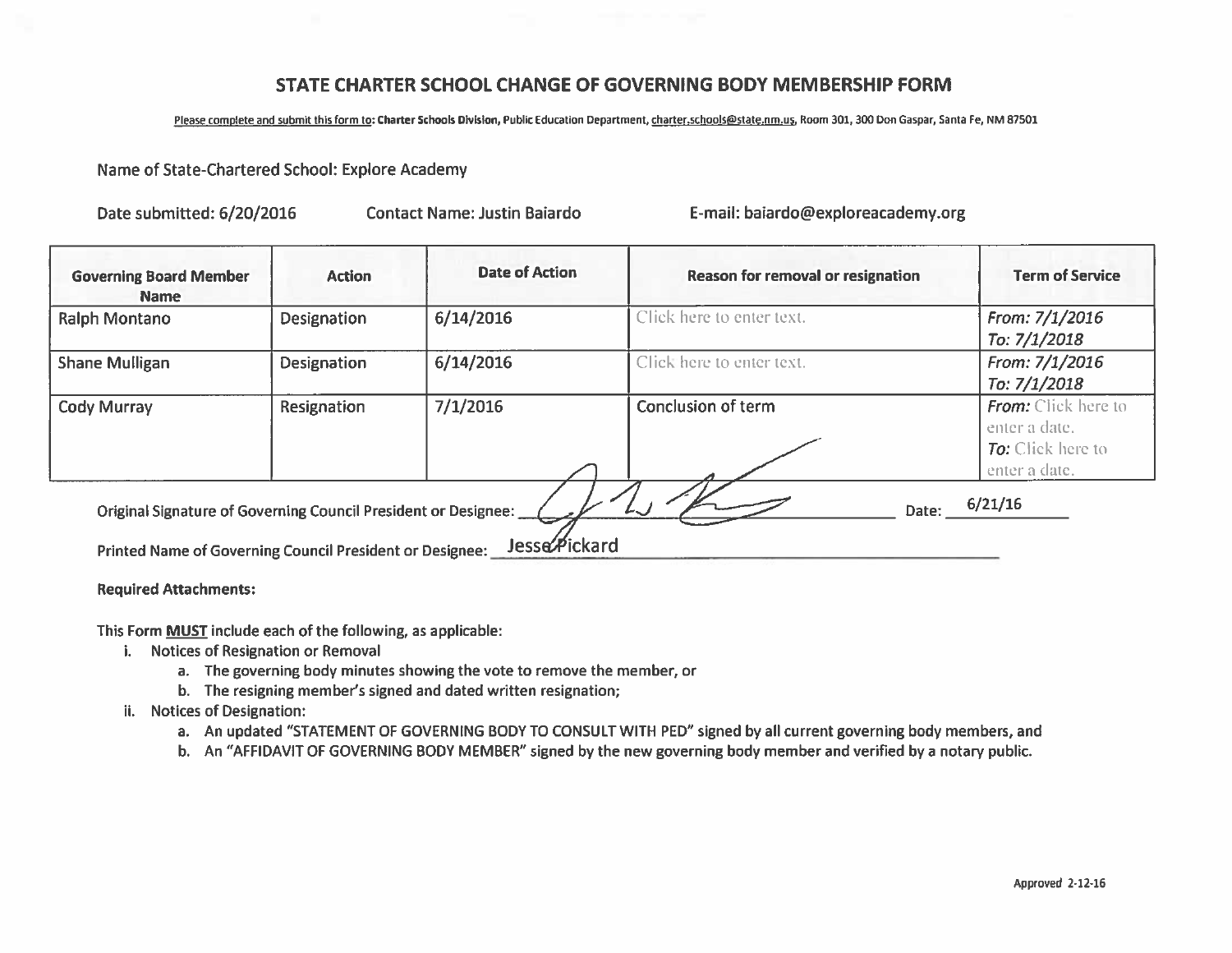#### **AFFIDAVIT OF GOVERNING BODY MEMBER**

**STATE OF NEW MEXICO** )

**COUNTY OF** 

I, RAIOh R. Montano after being duly sworn, state:

1. My name is  $RAIph$  R. Montano and I reside in  $BERNAII$ <sub>0</sub>, New Mexico.

2. I am a member of the governing body of Explore Academy in Albuquerque, New Mexico.

3. I attest that I am currently not a current governing body member of any other charter school authorized in the state of New Mexico.

4. I have never been a governing body member of a charter school that was suspended or failed to receive or maintain their board of finance designation.

5. I understand that as a member of the Explore Academy's governing body, I am entrusted with oversight of expenditure of public funds in accordance with all applicable laws, regulations and rules, including but without limitation any laws or rules pertaining to conflicts of interest, public school finance, and procurement.

Rayle R. Int Ralph R. Montario

 $J_{\text{MLE}}$   $16, 2016$ 

#### **VERIFICATION**

The forgoing Affidavit of Governing Body Member was subscribed and sworn to before me, this *lleth* day of *fune* 2016.

[Notary Seal:]

My commission expires:  $\frac{1}{1}$  aloth, 2017.



Revised 10-5-2011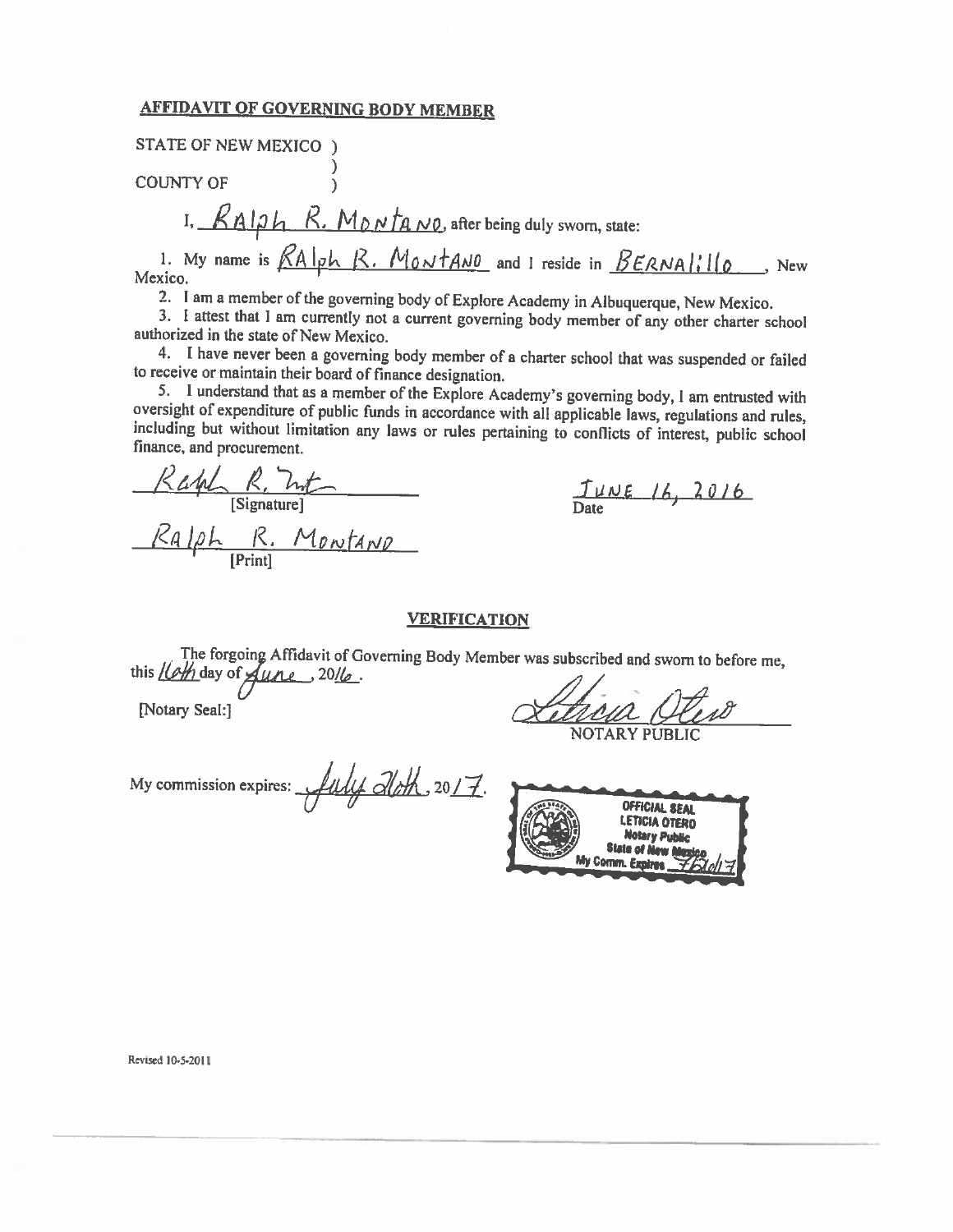#### **AFFIDAVIT OF GOVERNING BODY MEMBER**

**STATE OF NEW MEXICO** ) COUNTY OF Sandoval I. Shane Mulligan, after being duly sworn, state: 1. My name is Shane Mulligan and I reside in Albuquerque . New Mexico.

2. I am a member of the governing body of Explore Academy in Albuquerque, New Mexico.

3. I attest that I am currently not a current governing body member of any other charter school authorized in the state of New Mexico.

4. I have never been a governing body member of a charter school that was suspended or failed to receive or maintain their board of finance designation.

5. I understand that as a member of the Explore Academy's governing body, I am entrusted with oversight of expenditure of public funds in accordance with all applicable laws, regulations and rules, including but without limitation any laws or rules pertaining to conflicts of interest, public school

| imance and propurement. |      |
|-------------------------|------|
|                         | ىم   |
| [Signature]             | Date |
|                         |      |
| [Print]                 |      |

#### **VERIFICATION**

The forgoing Affidavit of Governing Body Member was subscribed and sworn to before me, this  $17$  day of  $\sqrt{v/k}$ , 20 16.

[Notary Seal:]

**MOTARY PUBLIC** 

My commission expires:  $3 \cdot 19$ .  $.2020$ 



Revised 10-5-2011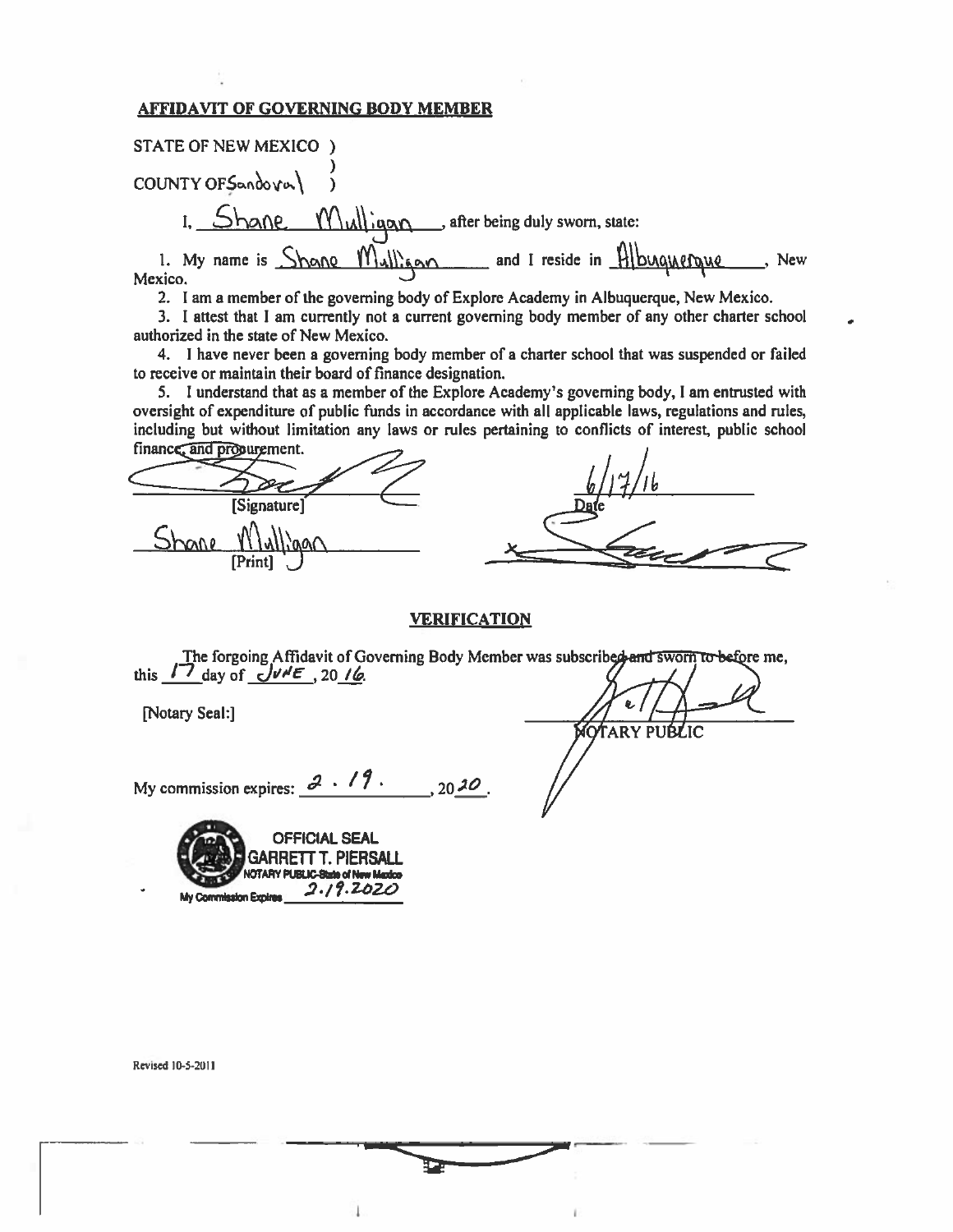**3. Cesar Chavez Community School**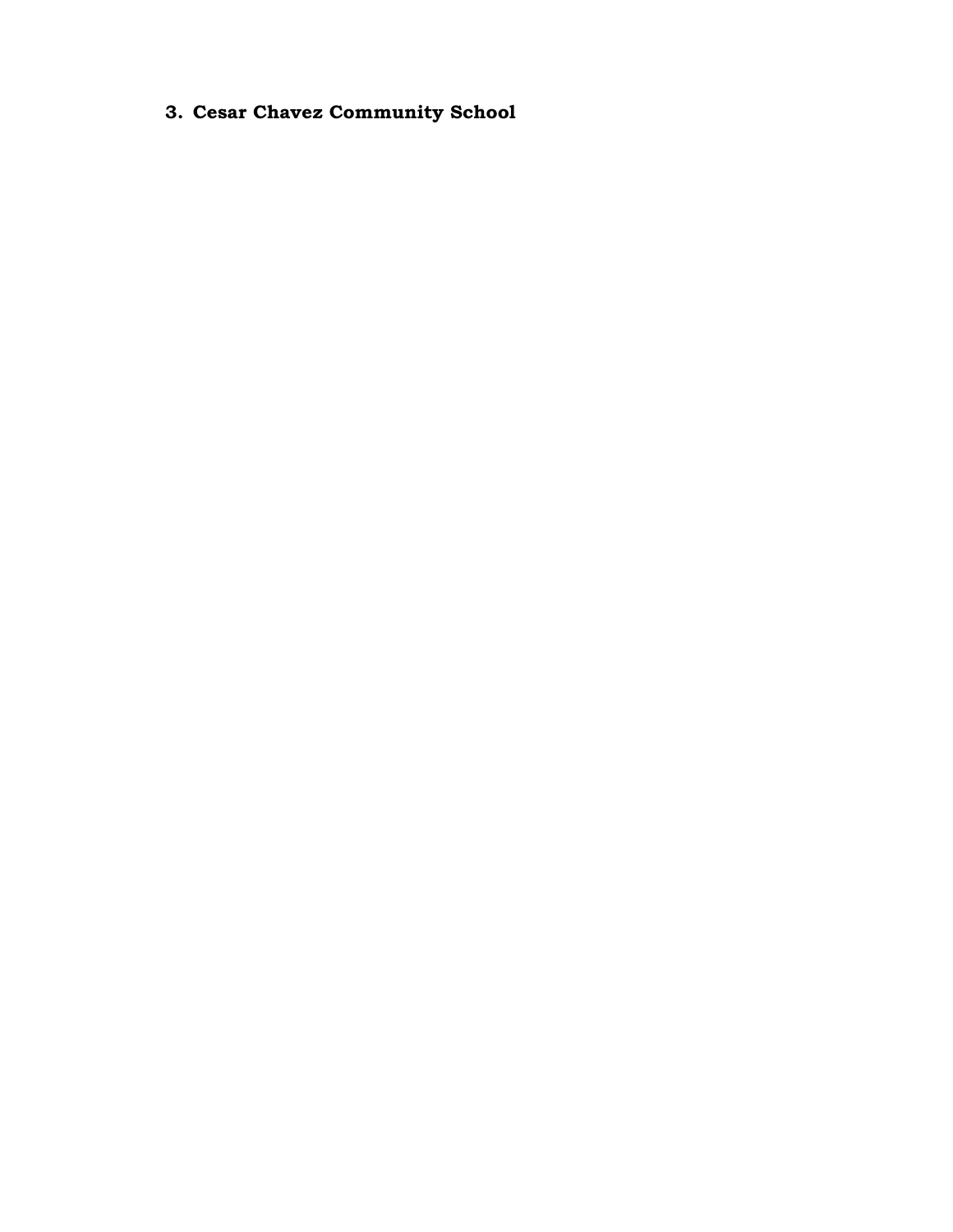## STATE CHARTER SCHOOL CHANGE OF GOVERNING BODY MEMBERSHIP FORM

Please complete and submit this form to: Charter Schools Division, Public Education Department, charter.schools@state.nm.us, Room 301, 300 Don Gaspar, Santa Fe, NM 87501

Name of State-Chartered School: Cesar Chavez Community School

E-mail: tarness@cesarchavezcharter.net **Contact Name: Tani Arness, Exec. Director** Date submitted: 4/18/2016

| <b>Governing Board Member</b><br><b>Name</b>                                                                               | <b>Action</b>      | <b>Date of Action</b>       | Reason for removal or resignation | <b>Term of Service</b>                                                     |
|----------------------------------------------------------------------------------------------------------------------------|--------------------|-----------------------------|-----------------------------------|----------------------------------------------------------------------------|
| <b>Kiera Duddy</b>                                                                                                         | <b>Resignation</b> | 2/23/2016                   | <b>Family Obligations</b>         | From: 12/7/2010<br>To: 2/23/2016                                           |
| <b>Keith Auger</b>                                                                                                         | <b>Resignation</b> | 2/23/2016                   | <b>Personal Reasons</b>           | From: 3/23/2010<br>To: 2/23/2016                                           |
| Click here to enter text.                                                                                                  | Choose an item.    | Click here to enter a date. | Click here to enter text.         | From: Click here to<br>enter à date.<br>To: Click here to<br>enter a date. |
| Original Signature of Governing Council President or Designee:<br>Printed Name of Governing Council President or Designee: |                    | DAA                         | hex<br>Date:<br>SHAPIRG           |                                                                            |

**Required Attachments:** 

This Form MUST include each of the following, as applicable:

- i. Notices of Resignation or Removal
	- a. The governing body minutes showing the vote to remove the member, or
	- b. The resigning member's signed and dated written resignation;
- ii. Notices of Designation:
	- a. An updated "STATEMENT OF GOVERNING BODY TO CONSULT WITH PED" signed by all current governing body members, and
	- b. An "AFFIDAVIT OF GOVERNING BODY MEMBER" signed by the new governing body member and verified by a notary public.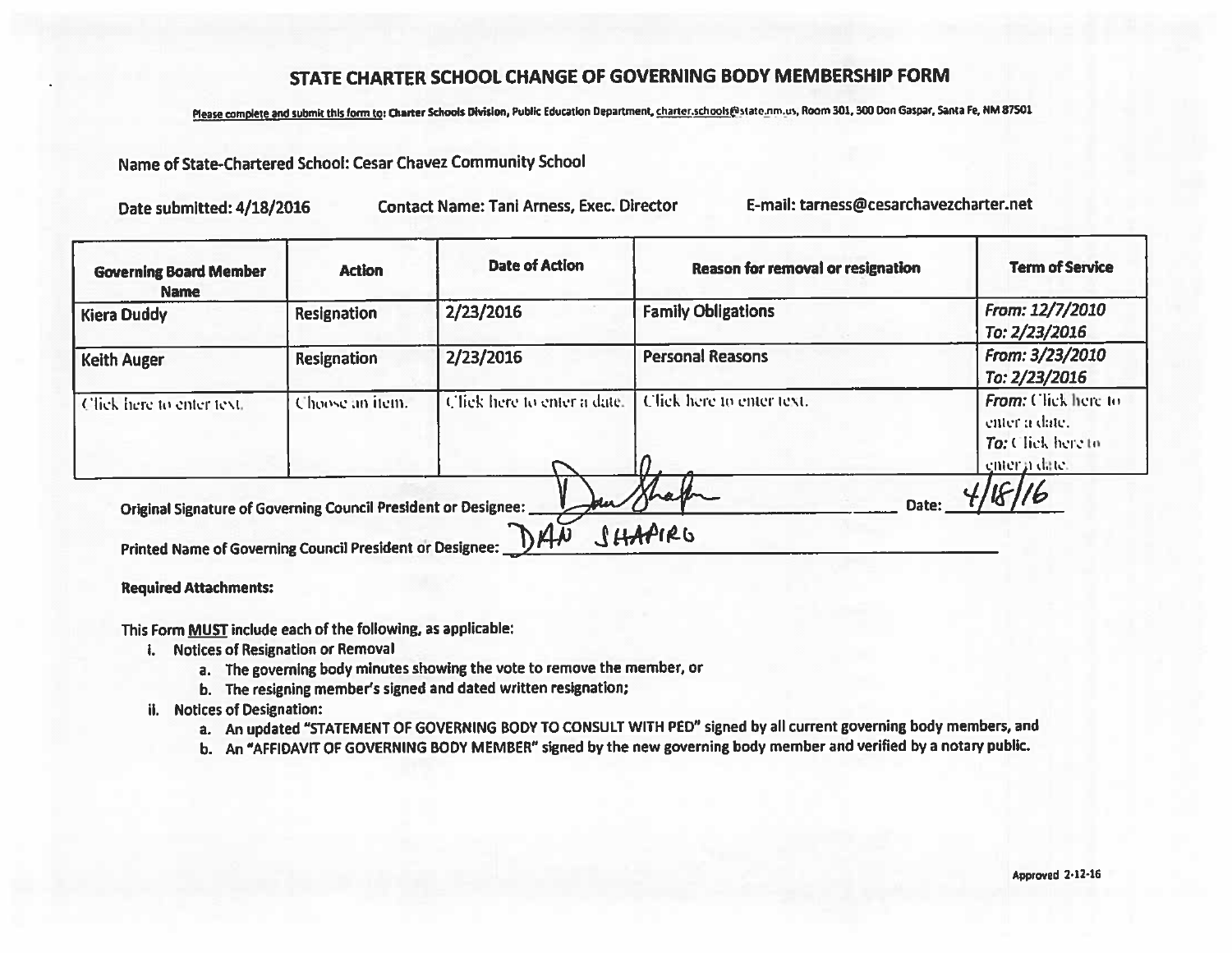#### STATEMENT OF GOVERNING BODY TO CONSULT WITH PED

We, the undersigned, make up the governing body of the Cesar Chavez Community School, located in Albuquerque, New Mexico.

In accordance with 6.80.4.16 NMAC, we agree to consult with the New Mexico Public Education Department on any matter not covered by the manual of accounting and budgeting before taking any action related to funds held as a board of finance.

We make this statement as part of Cesar Chavez Community School's application to the Public Education Commission for status as a board of finance under 6.80.4.16 NMAC.

We understand that we must retain or hire a Licensed School Business Manager as soon as financial feasible and, thereafter, notify the New Mexico Public Education Commission within 30 days of hiring and/or changing in a Licensed School Business Manager for the school, and a new, signed "Affidavit of Financial Custodian" must be submitted.

We understand that we must submit an Affidavit of Governing Body Member to the Public Education Commission within 60 days of a change in membership of our governing body.

THE FOLLOWING MEMBERS OF THE CESAR CHAVEZ COMMUNITY SCHOOL GIVE THE FOREGOING STATEMENT THIS 29th DAY OF MARCH, 2016.

 $isignature$ [print] 3. [signature] [print] [signature] [print]  $5.$ [signature] [print]

Attach additional pages if membership exceeds five.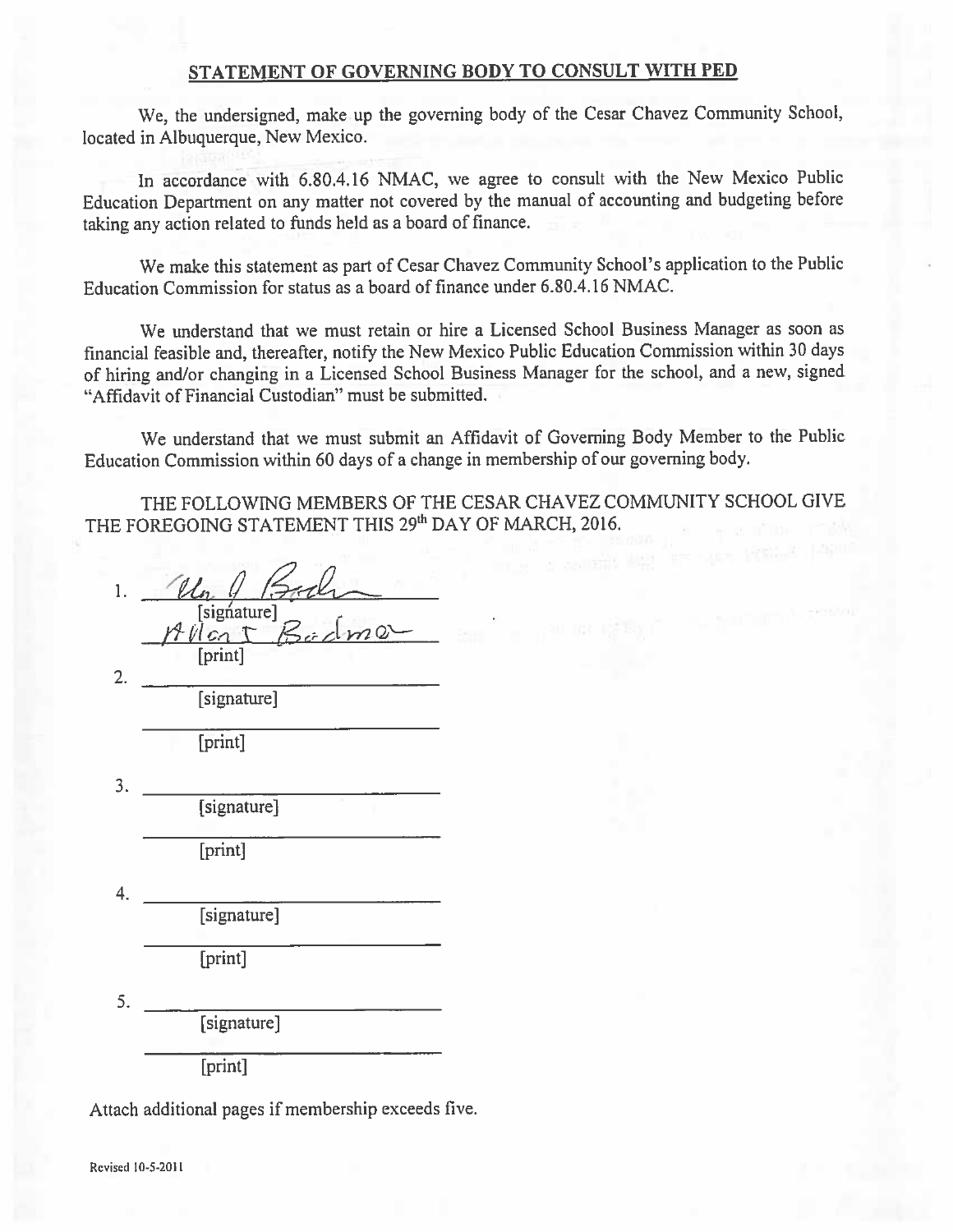#### STATEMENT OF GOVERNING BODY TO CONSULT WITH PED

We, the undersigned, make up the governing body of the Cesar Chavez Community School. located in Albuquerque, New Mexico.

In accordance with 6.80.4.16 NMAC, we agree to consult with the New Mexico Public Education Department on any matter not covered by the manual of accounting and budgeting before taking any action related to funds held as a board of finance.

We make this statement as part of Cesar Chavez Community School's application to the Public Education Commission for status as a board of finance under 6.80.4.16 NMAC.

We understand that we must retain or hire a Licensed School Business Manager as soon as financial feasible and, thereafter, notify the New Mexico Public Education Commission within 30 days of hiring and/or changing in a Licensed School Business Manager for the school, and a new, signed "Affidavit of Financial Custodian" must be submitted.

We understand that we must submit an Affidavit of Governing Body Member to the Public Education Commission within 60 days of a change in membership of our governing body.

THE FOLLOWING MEMBERS OF THE CESAR CHAVEZ COMMUNITY SCHOOL GIVE THE FOREGOING SAATEMENT THIS 29<sup>th</sup> DAY OF MARCH, 2016.

1. (rc  $\overline{2}$ . ren [signature] CHARLEEN [print] Iraes  $3.$ Esignature nacelie [print] [signature] John Knone print] 5. [signature]

Attach additional pages if membership exceeds five.

[print]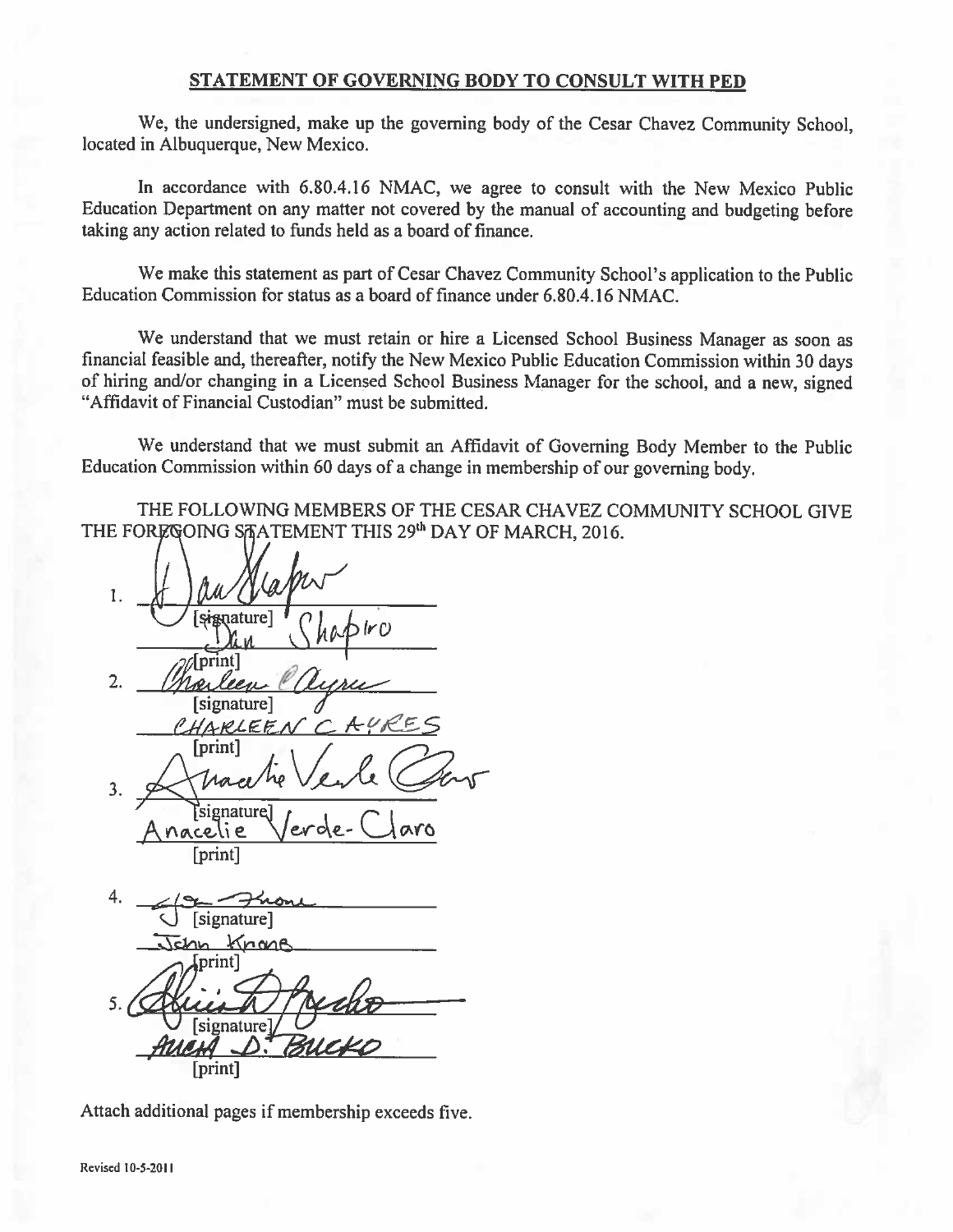# **AFFIDAVIT OF GOVERNING BODY MEMBER**

| STATE OF NEW MEXICO )                                                                                                                                                                                 |
|-------------------------------------------------------------------------------------------------------------------------------------------------------------------------------------------------------|
|                                                                                                                                                                                                       |
| <b>COUNTY OF</b>                                                                                                                                                                                      |
| I, John Krone, after being duly sworn, state as follows:                                                                                                                                              |
|                                                                                                                                                                                                       |
| 1. My name is John Krows and I reside in Athuguerque New Mexico.<br>2. I am a member of the governing body of the <u>CA</u> Cern Charles Company charter school located in<br>Albuquerque New Mexico. |
| 3. I am not currently a member of any governing body of any other charter school.                                                                                                                     |
| 4. I have never been a member of any governing body of any other charter school that was suspended or failed<br>to receive or maintain their board of finance designation.                            |
| 5. I have read the school's conflict of interest policy and I assure that the school will be in compliance with<br>state and federal law when administering grants and entering into contracts.       |
| From                                                                                                                                                                                                  |
| 3/18/16<br>[Signature]                                                                                                                                                                                |
| John Krono                                                                                                                                                                                            |
|                                                                                                                                                                                                       |
| Subscribed and sworn to before me, this $18^{14}$ day of $1^{16}$ av Ch., 2014.                                                                                                                       |
| [Notary Seal:]                                                                                                                                                                                        |
|                                                                                                                                                                                                       |
|                                                                                                                                                                                                       |
| [signature of Notary]                                                                                                                                                                                 |
| $M_{\odot}$<br>Gonzalez                                                                                                                                                                               |
| <b>Ityped name of Notary</b>                                                                                                                                                                          |
| <b>NOTARY PUBLIC</b>                                                                                                                                                                                  |
| My commission expires: 10<br>2019                                                                                                                                                                     |
|                                                                                                                                                                                                       |
|                                                                                                                                                                                                       |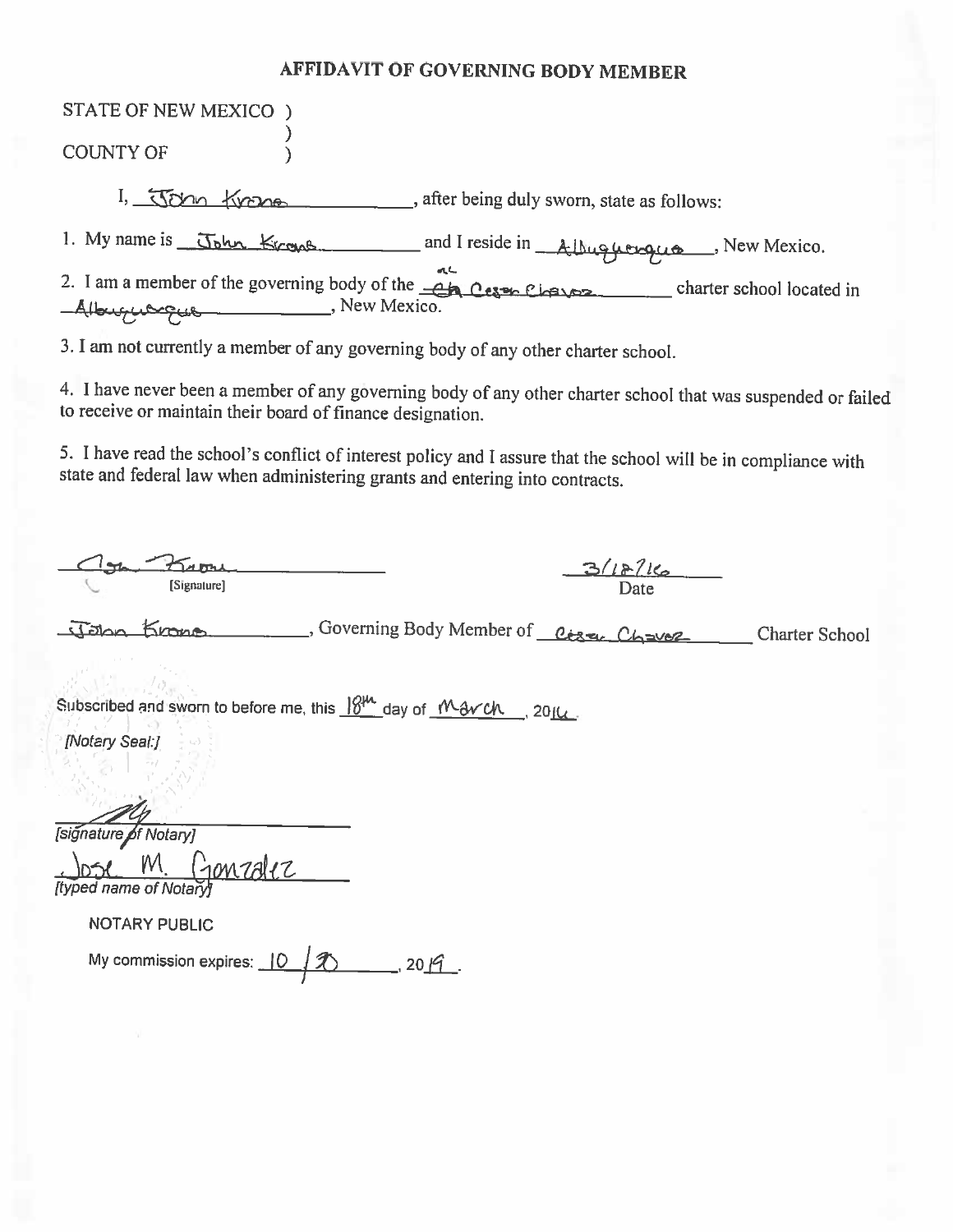# AFFIDAVIT OF GOVERNING BODY MEMBER

| STATE OF NEW MEXICO )                                                                                                                                                                                                                                                                                                            |
|----------------------------------------------------------------------------------------------------------------------------------------------------------------------------------------------------------------------------------------------------------------------------------------------------------------------------------|
| COUNTY OF Bernallillo                                                                                                                                                                                                                                                                                                            |
| I, Anacelie Vevole Claro, after being duly sworn, state as follows:                                                                                                                                                                                                                                                              |
| 1. My name is Anacelie V. C. and I reside in $Al$ bu q nerque, New Mexico.                                                                                                                                                                                                                                                       |
| 2. I am a member of the governing body of the Cesar Chavez Community School charter school<br>located in Albuquerque, New Mexico.                                                                                                                                                                                                |
| 3. I am not currently a member of any governing body of any other charter school.                                                                                                                                                                                                                                                |
| 4. I have never been a member of any governing body of any other charter school that was suspended<br>or failed to receive or maintain their board of finance designation.                                                                                                                                                       |
| 5. I have read the school's conflict of interest policy and I assure that the school will be in compliance<br>with state and federal law when administering grants and entering into contracts.                                                                                                                                  |
| nochi Verle Cho<br>18/16<br>Anacelie Verde Clan Governing Body Member of Cesar Chavez Community School                                                                                                                                                                                                                           |
| Subscribed and sworn to before me, this $23$ day of $\frac{1}{12}$ $\frac{1}{201}$<br>[Notary Seal:]<br>OFFICIAL SEAL<br><b>OFFICIAL SEAL</b><br>SOCORRO KARINA CUARA<br>Notary Public<br>State of New Mexico<br>MxComm. Ekp<br>[signature of Notary]<br>$C_{1}$ ng<br><b>OLOSY J</b><br>[typed name of Notary]<br>NOTARY PUBLIC |
| My commission expires: $\sqrt{CCL}$ , 25, 20   1.                                                                                                                                                                                                                                                                                |
|                                                                                                                                                                                                                                                                                                                                  |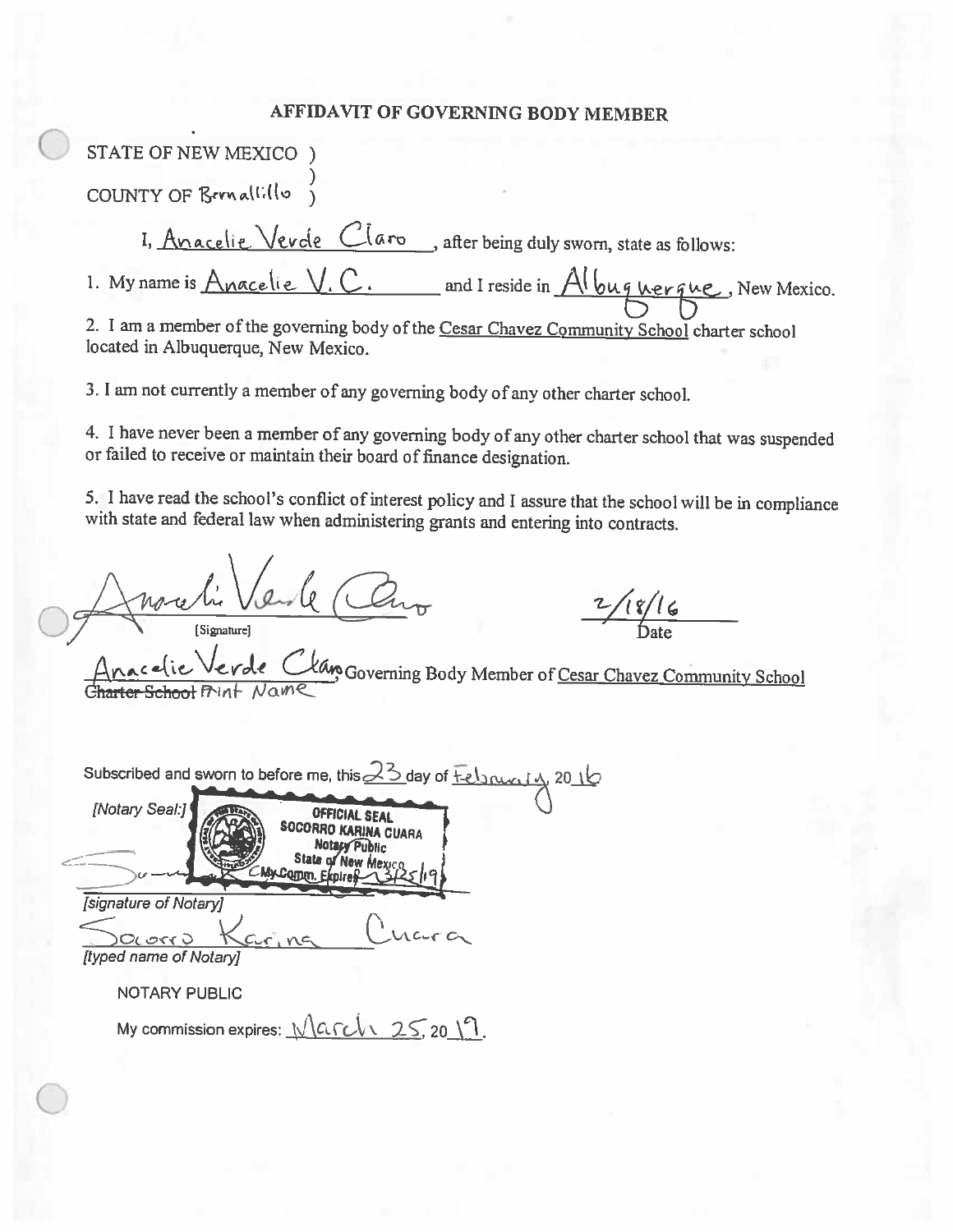Tani,

After much consideration, I have decided to resign from the governance board and the finance and audit committees, effective February 23, 2016. I have had a wonderful experience over the last five years as a member and as part of Cesar Chavez but I now need to focus on being a mom. You have a great group of individuals and I will miss being a part of the group.

Kiera era Indoly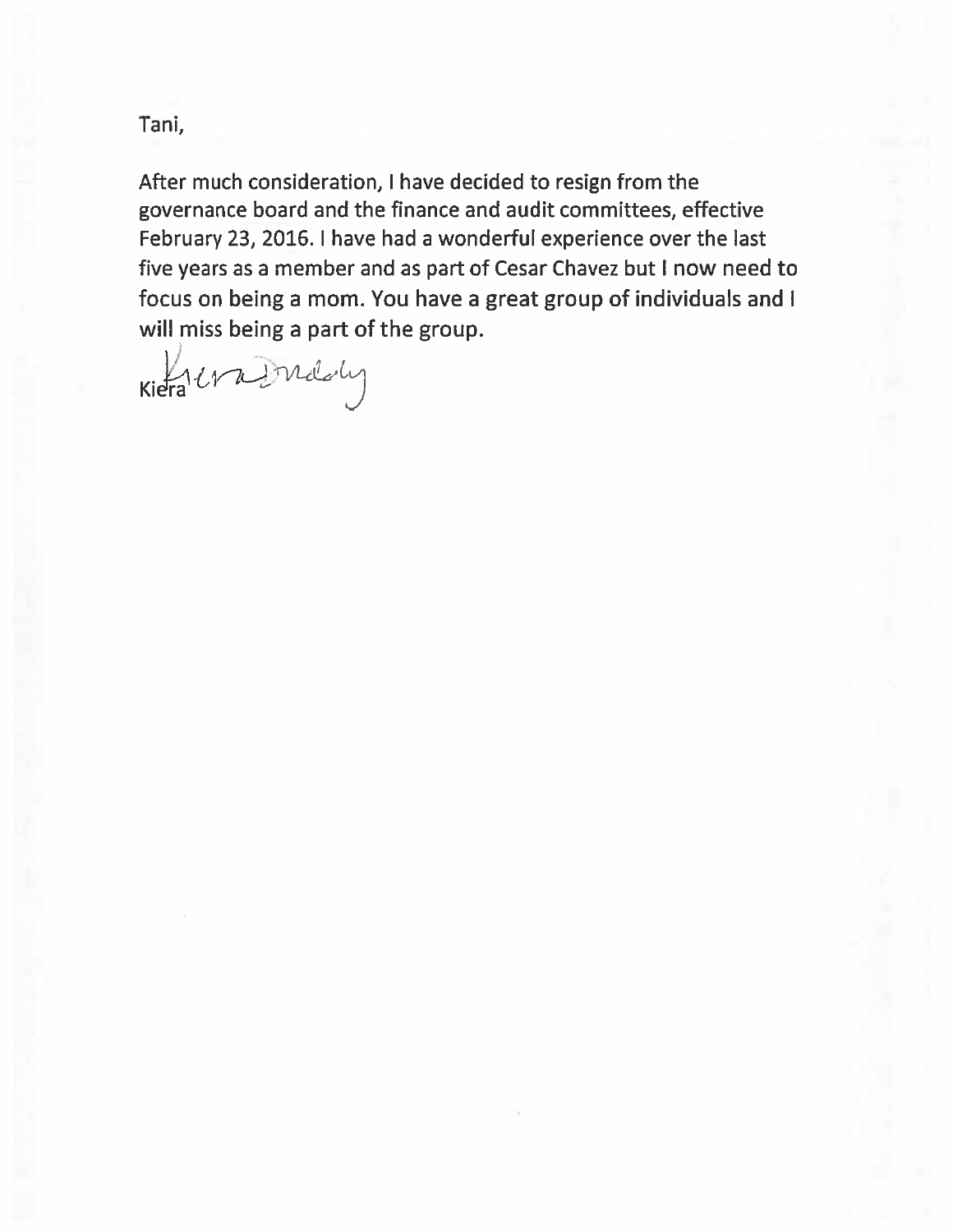## **Tani Arness**

To: Subject: fkauger@comcast.net RE: Send Email of Resignation?

From: fkauger@comcast.net [mailto:fkauger@comcast.net] Sent: Wednesday, March 16, 2016 8:51 AM To: Arness, Tani Subject: Re: Send Email of Resignation?

Please accept my resignation from the Governing Board of the CCCS effective February 23, 2016. It has been my pleasure to serve as a board member of CCCS, and I wish the board, staff and students every success as they continue to be leaders in the charter school movement. Keith Auger

#### From: "Tani Arness" <tarness@cesarchavezcharter.net>

We were able to vote at our last GC meeting to remove you both as members and vote in two new members. We appreciate your support in that process.

I have one more request. For our records, could you please send me an email stating your resignation official as of the GC meeting on February 23, 2016. We are supposed to have a resignation in writing and I wanted to have the correct dates.

Thank you again for everything!

All my best! Tani Arness Executive Director/Principal Cesar Chavez Community School 505-877-0558 ext. 102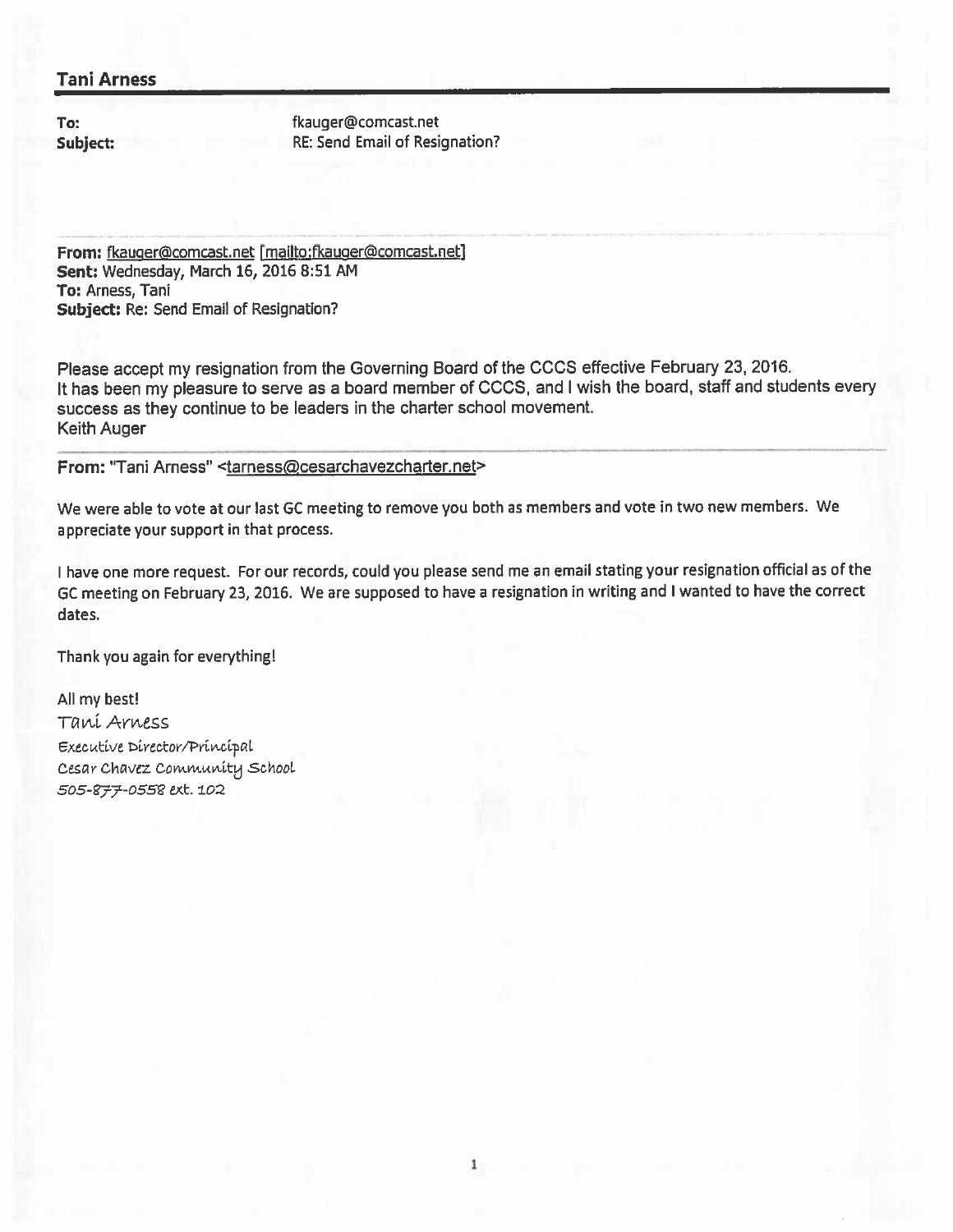Tani, Dan, members of the CCCS Governing Council,

After several years of service to the CCCS, I am herewith submitting my resignation as a member of the CCCS Governing Council, effective  $2/23/16.$ 

It has been my pleasure to serve as a member of the council, and I wish the school, the staff and leadership, and the governing council continued success in offering a quality educational experience for the many students who choose the CCCS as their path to obtain a high school diploma.

Sincerely,

Reitz Curser

**Keith Auger**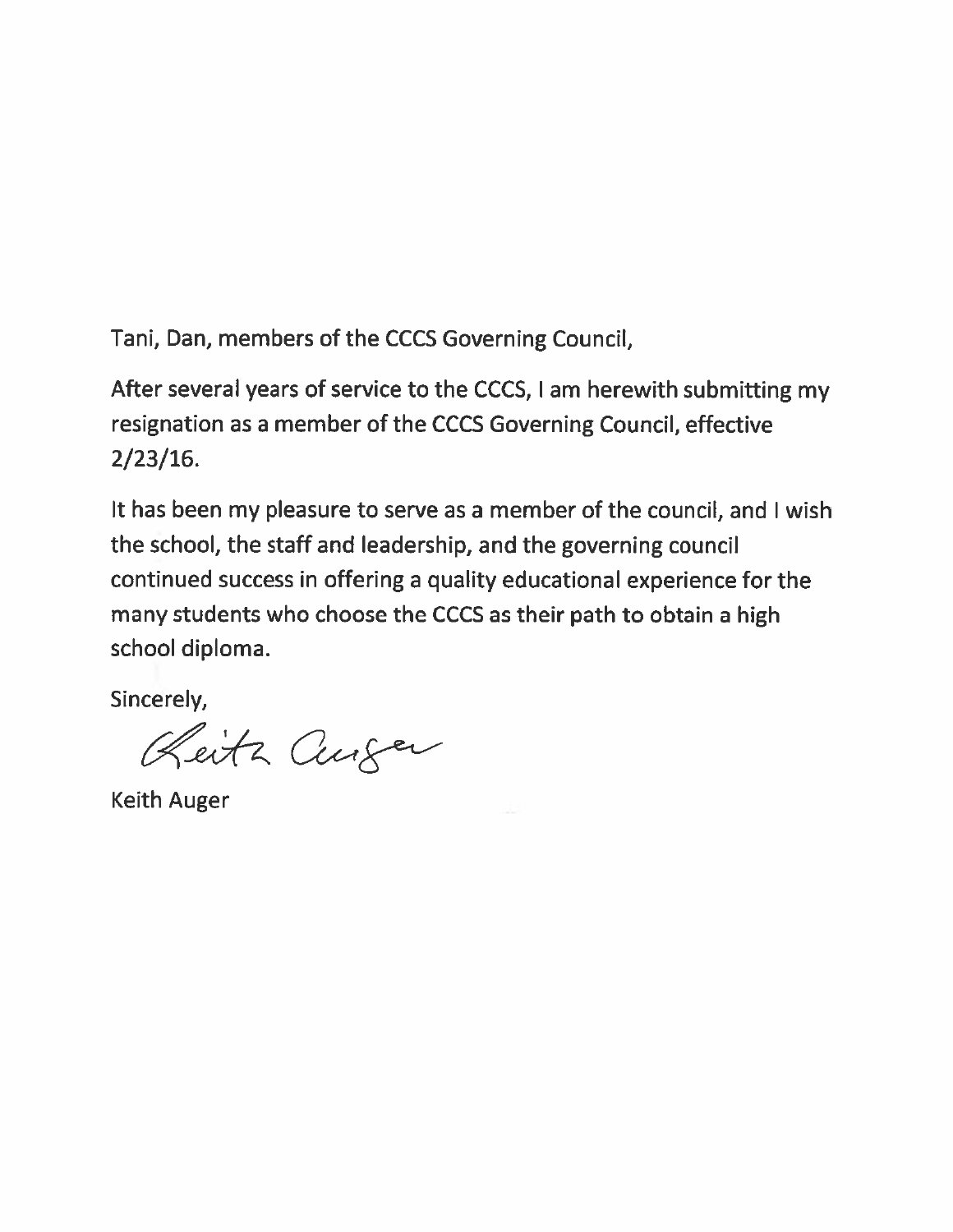#### STATEMENT OF GOVERNING BODY TO CONSULT WITH PED

We, the undersigned, make up the governing body of Amy Biehl High School, located in Albuquerque, New Mexico.

In accordance with 6.80.4.16 NMAC, we agree to consult with the New Mexico Public Education Department on any matter not covered by the manual of accounting and budgeting before taking any action related to funds held as a board of finance.

We make this statement as part of Arry bight than School's application to the Public Education Commission for status as a board of finance under 6.80.4.16 NMAC.

We understand that we must retain or hire a Licensed School Business Manager as soon as financial feasible and, thereafter, notify the New Mexico Public Education Commission within 30 days of hiring and/or changing in a Licensed School Business Manager for the school, and a new, signed "Affidavit of Financial Custodian" must be submitted.

We understand that we must submit an Affidavit of Governing Body Member to the Public Education Commission within 60 days of a change in membership of our governing body.

THE FOLLOWING MEMBERS OF AMY BIEHL HIGH SCHOOL GIVE THE FOREGOING STATEMENT THIS 28 DAY OF APRIL 2016.

Miller, of scotchill, I the spring of 1. SEEMEN AN OFFICE LOAN STORAGO THESES [signature] Kevin Hoover [print]  $2.1$ [signature] **Leslie Andrews** [print]  $3<sub>1</sub>$ [signature] **Eduardo Martinez** [print]  $\overline{\mathbf{4}}$ // [signature] Cliff<sup>'</sup>Wintrode [print]  $5<sub>1</sub>$ [signature] Rachel Berenson [print]

Attach additional pages if membership exceeds five.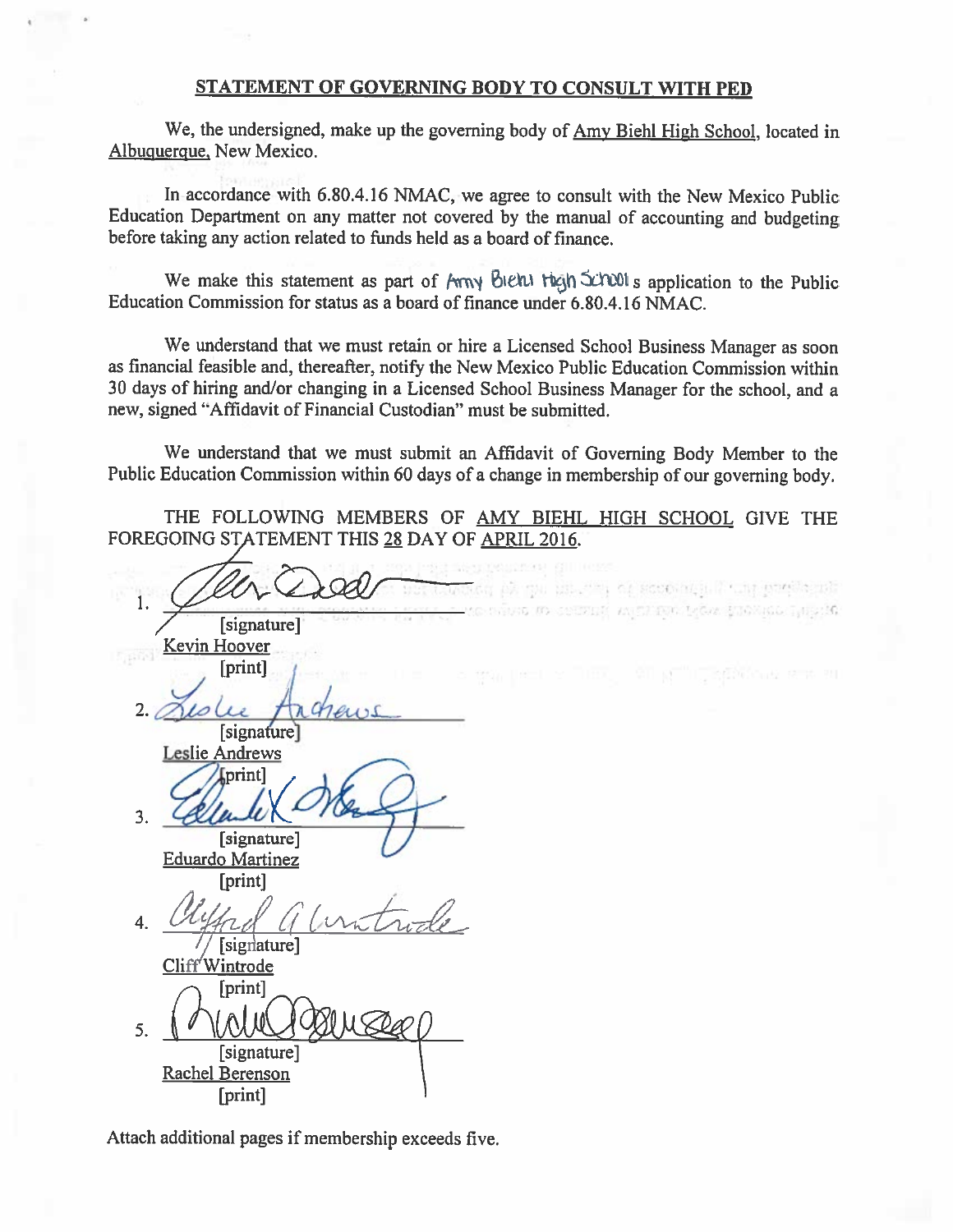#### STATEMENT OF GOVERNING BODY TO CONSULT WITH PED

We, the undersigned, make up the governing body of Amy Biehl High School, located in Albuquerque, New Mexico.

In accordance with 6.80.4.16 NMAC, we agree to consult with the New Mexico Public Education Department on any matter not covered by the manual of accounting and budgeting before taking any action related to funds held as a board of finance.

We make this statement as part of Amy Biehl tigh School's application to the Public Education Commission for status as a board of finance under 6.80.4.16 NMAC.

We understand that we must retain or hire a Licensed School Business Manager as soon as financial feasible and, thereafter, notify the New Mexico Public Education Commission within 30 days of hiring and/or changing in a Licensed School Business Manager for the school, and a new, signed "Affidavit of Financial Custodian" must be submitted.

We understand that we must submit an Affidavit of Governing Body Member to the Public Education Commission within 60 days of a change in membership of our governing body.

THE FOLLOWING MEMBERS OF AMY BIEHL HIGH SCHOOL GIVE THE FOREGOING STATEMENT THIS 28 DAY OF APRIL 2016.

[signature] Finnie Coleman [print]  $\overline{7}$ . [sigpature<sup>4</sup> **Emily Darnell-Nunez** [print]  $\mathbf{R}$ . [signature] Miriam Rand [print] 9. [signature] Gabrielle Uballez [print] 10. [signature] [print]

Attach additional pages if membership exceeds five.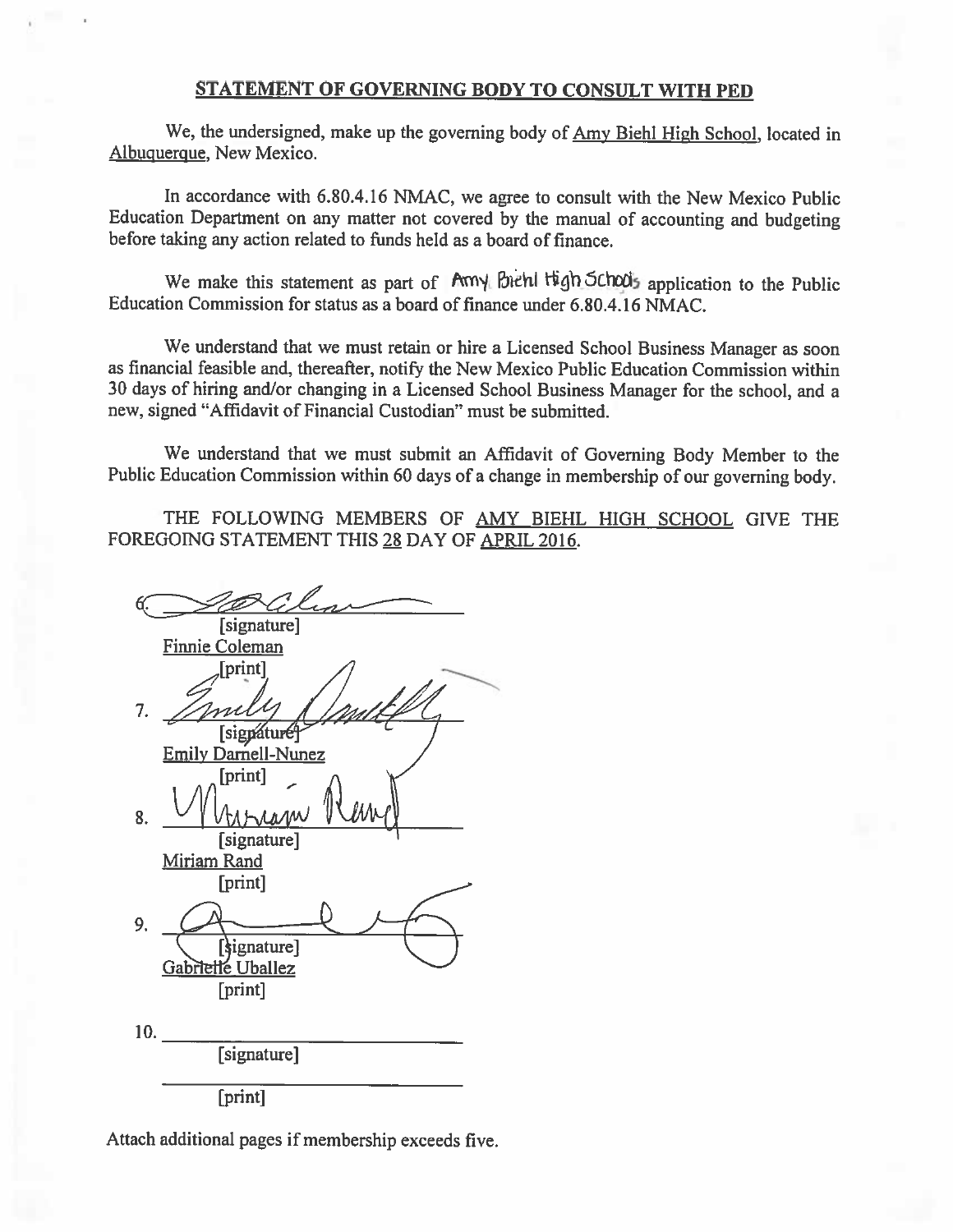# **4. Amy Biehl High School**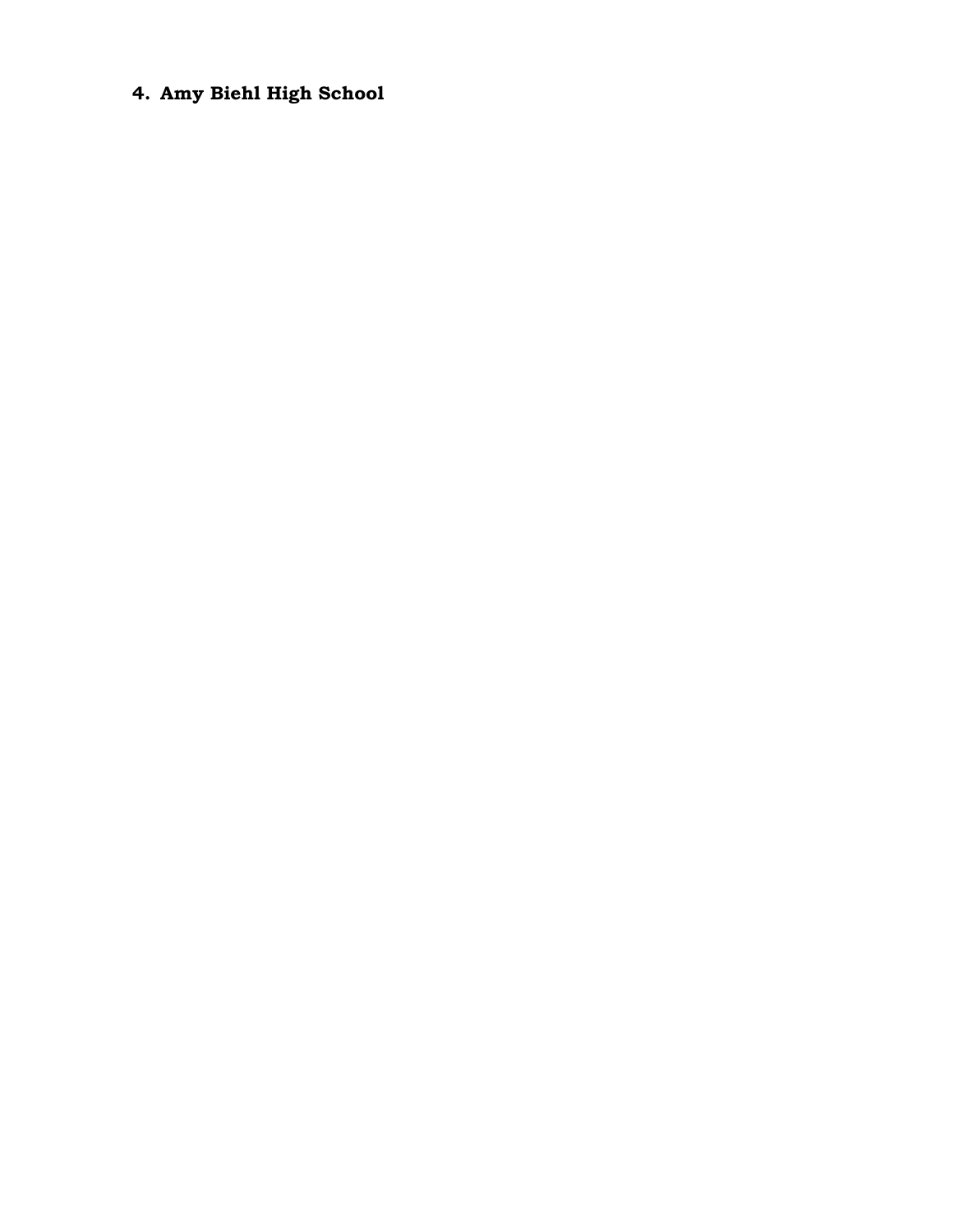## STATE CHARTER SCHOOL CHANGE OF GOVERNING BODY MEMBERSHIP FORM

#### Please complete and submit this form to: Charter Schools Division, Public Education Department, charter schools@state.nm.us, Room 301, 300 Don Gaspar, Santa Fe, NM 87501

### Name of State-Chartered School: Amy Biehl High School

Date submitted: 4/28/2016

**Contact Name: Betty Seeley** 

E-mail: bseeley@abhs.k12.nm.us

| <b>Governing Board Member</b><br>Name                                                                                             | <b>Action</b>      | <b>Date of Action</b>       | <b>Reason for removal or resignation</b> | <b>Term of Service</b>                                                            |
|-----------------------------------------------------------------------------------------------------------------------------------|--------------------|-----------------------------|------------------------------------------|-----------------------------------------------------------------------------------|
| James Loughren                                                                                                                    | <b>Resignation</b> | 7/24/2015                   | Unable to serve any longer               | From: 7/1/2003<br>To: 7/24/2015                                                   |
| Click here to enter text.                                                                                                         | Choose an item.    | Click here to enter a date. | Click here to enter text.                | <b>From:</b> Click here to<br>enter a date.<br>To: Click here to<br>enter a date. |
| Click here to enter text.                                                                                                         | Choose an item.    | Click here to enter a date. | Click here to enter text.                | From: Click here to<br>enter a date.<br>To: Click here to<br>enter a date.        |
| Original Signature of Governing Council President or Designee:<br><b>Printed Name of Governing Council President or Designee:</b> |                    | AEUIN                       | Date:                                    |                                                                                   |

**Required Attachments:** 

This Form **MUST** include each of the following, as applicable:

- i. Notices of Resignation or Removal
	- a. The governing body minutes showing the vote to remove the member, or
	- b. The resigning member's signed and dated written resignation;
- ii. Notices of Designation:
	- a. An updated "STATEMENT OF GOVERNING BODY TO CONSULT WITH PED" signed by all current governing body members, and
	- b. An "AFFIDAVIT OF GOVERNING BODY MEMBER" signed by the new governing body member and verified by a notary public.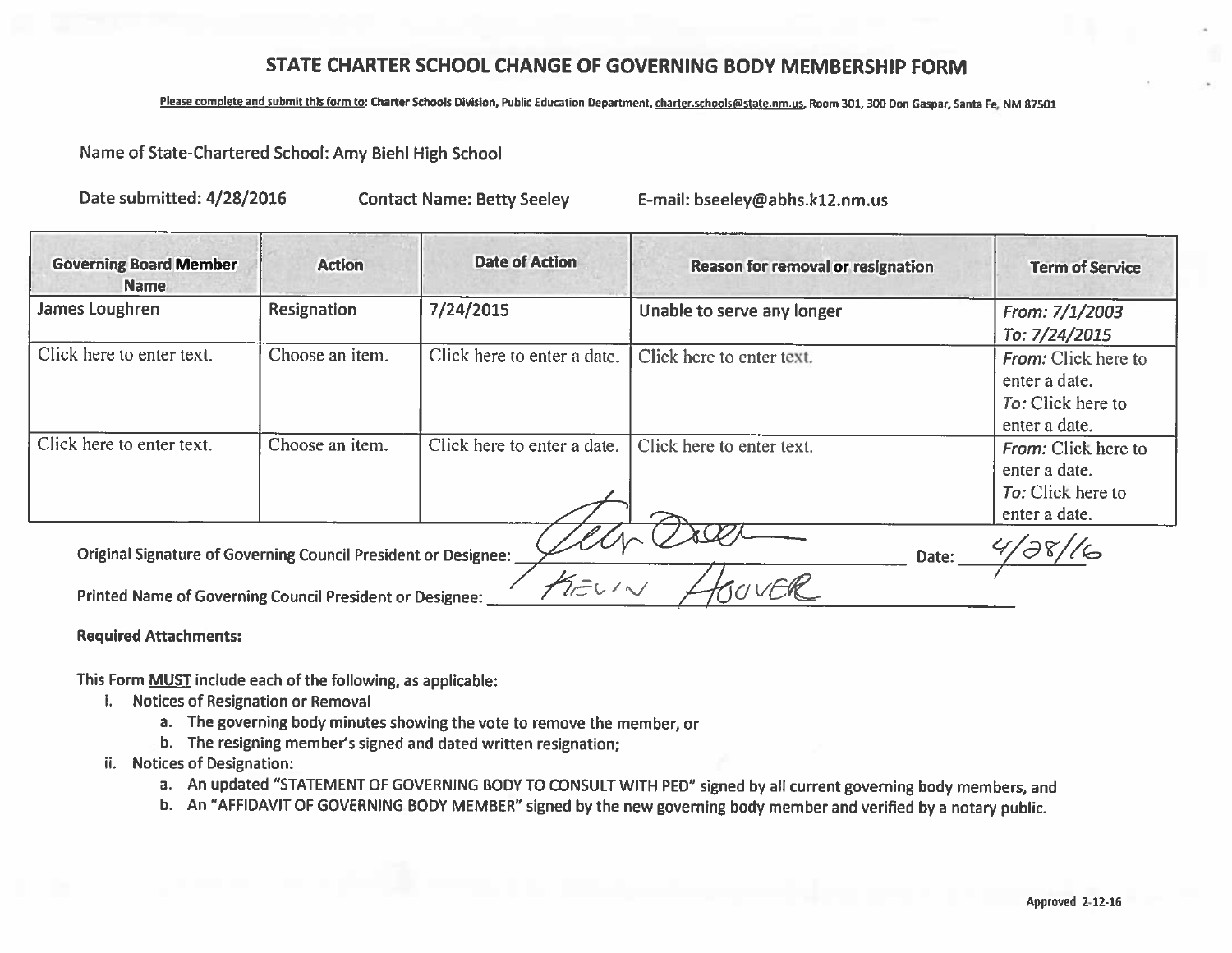

Betty Seeley <bseeley@abhs.k12.nm.us>

**Jim Loughren's resignation** 1 message

Kevin Hoover <khoover@abhs.k12.nm.us>

Fri, Jul 24, 2015 at 8:42 AM

To: Frank McCulloch <fmcculloch@abhs.k12.nm.us> Cc: Finnie Coleman <coleman@unm.edu>, "Eduardo X. Martinez" <emartinez@meridianstrategy.com>, Kevin Hoover <kvnhoover@gmail.com>, Leslie Andrews <landrews@abhs.k12.nm.us>, Leslie Andrews <landrews5807@gmail.com>, Cliff Wintrode <cwintrode@abhs.k12.nm.us>, Clifford Wintrode <cawintrode@gmail.com>, Eduardo Martinez <emartinez@abhs.k12.nm.us>, Emily DarnellNunez <edarnellnunez@abhs.k12.nm.us>, Emily Darnell-Nunez <edarnellnunez@aol.com>, Rachel Berenson <rberenson@abhs.k12.nm.us>, "rachel@nmjusticelaw.com" <rachel@nmjusticelaw.com>, Miriam Rand <mrand@abhs.k12.nm.us>, Miriam Rand <mrand46@gmail.com>, Finnie Coleman <fcoleman@abhs.k12.nm.us>, Gabrielle Uballez <gabrielle@workingclassroom.org>, Gabrielle Uballez <guballez@abhs.k12.nm.us>, Betty Seeley <bseeley@abhs.k12.nm.us>, Stacey Cotty <scott@abhs.k12.nm.us>

Good morning, everyone.

Yesterday afternoon I received a phone call and then an email from Jim resigning from our board. I am sad to lose Jim and all his years of service to the school but I understand his decision. We would like to have a small reception for him in the near future thanking him for his service, and I will reach out to him shortly to see what his schedule is like.

Here is the email I received:

Kevin, Frank and members of the Board of ABHS.

As you are all aware I have not been actively participating in the work of the board for sometime. This is unfair to all of you and a disservice to the school. I have enjoyed working with all of you over these last several years and regret not having been active on the board for the last several months.

Please except my resignation from the board.

It has been a pleasure and an honor to work with each of you, the faculty, and many others associated with what I believe to be one of the best educational institutions and humane environments in the country. I have learned and experienced much and am grateful for the opportunity I had to serve on the board.

Sincerely,

Jim Loughren

------- Kevin